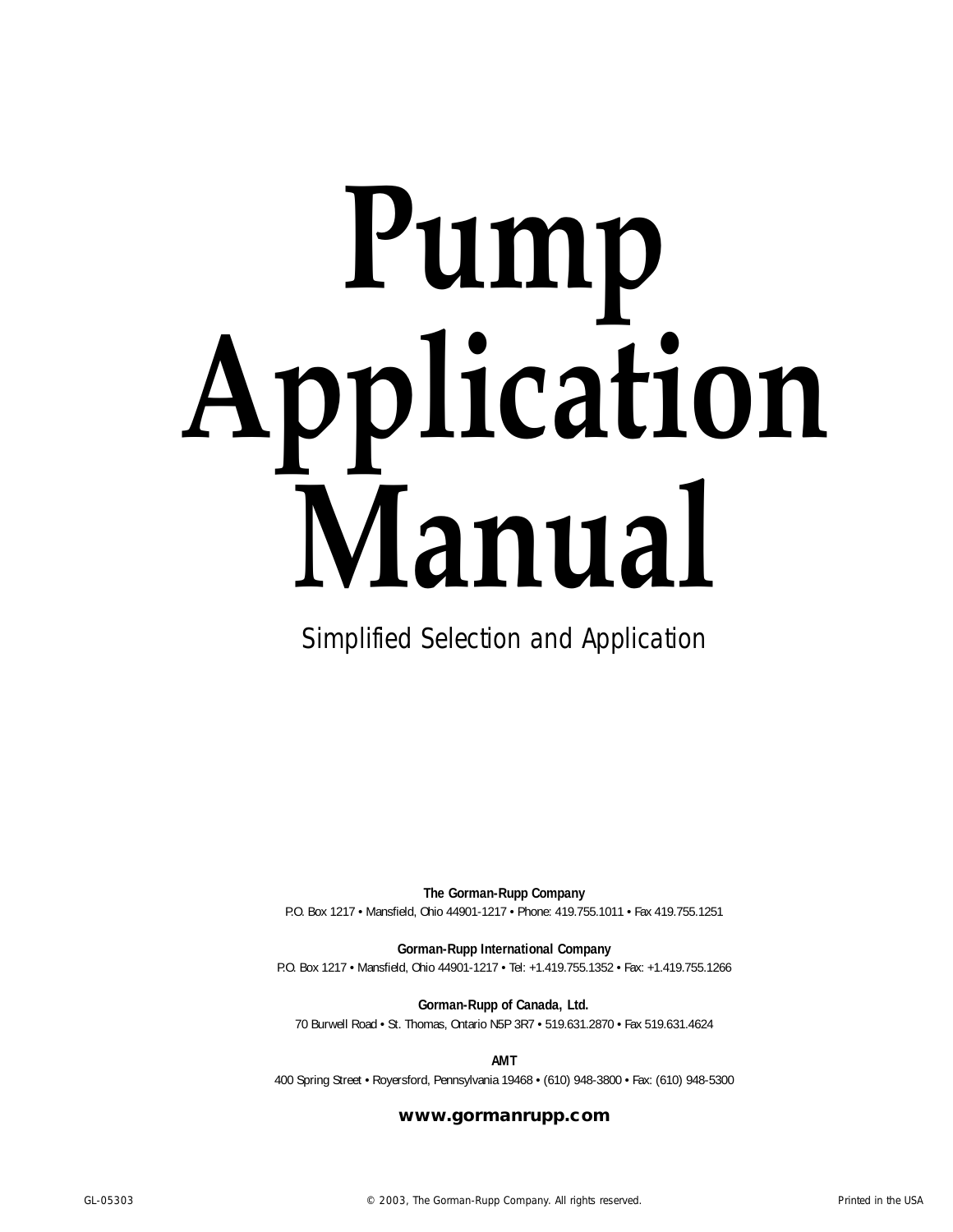### **The purpose of this manual is to give you information needed to select the correct pump for the job in simple terms.**

### This manual contains:

| Types of pumps in use today                | Pages 1-4   |
|--------------------------------------------|-------------|
| How to read a pump performance curve       | Pages 5-6   |
| Figuring pump applications                 | Pages 7-8   |
| How to select the correct pump for the job | Pages 9-10  |
| Friction loss tables                       | Pages 10-11 |
| Useful information                         | Pages 12-14 |
| Where to use pumps                         | Page 15     |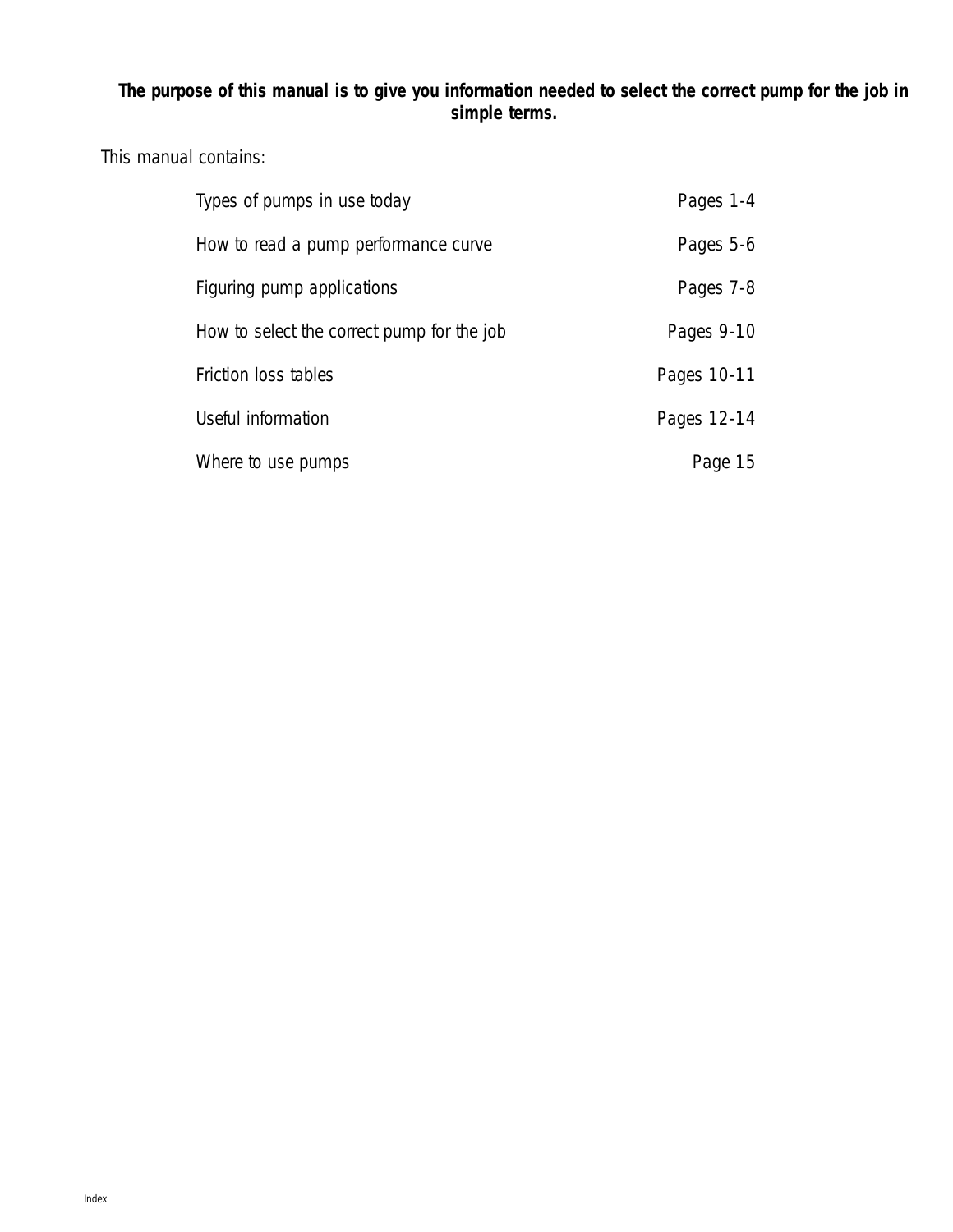#### **STANDARD CENTRIFUGAL PUMPS**

The simplest of all types, it has been in use since the 1700's. This pump operates on the centrifugal force principle, which can be seen in operation every time you drive your car on a wet road. The tire picks up water and throws it by centrifugal force against the fender.



A centrifugal pump operates on the same principle except the tire is called an impeller and it has blades to move the water.



However, we can't have water going in all directions at once, so we direct it by means of a casing, or volute (pronounced va-loot) as it is called in the pump industry. The volute acts in the same manner as your car fender; it controls the water after it leaves the impeller.

This AMT high head centrifugal pump is ideal for chemical processing, liquid transfer, heating and cooling and sprinkler/fire protection systems.



#### **SELF-PRIMING PUMPS**

This type of pump does a good job as long as the supply of liquid flows to the pump. Put the "Standard Centrifugal Pump" above the liquid, and problems can arise, as it does not have the ability to create a vacuum and prime itself. Should it pump the hole dry and air enter the pump, it will stop pumping and become airbound.



Accessory equipment must be used to evacuate entrained air within the pump, such as an eductor, a hand primer, etc. On construction jobs there is a need for a pump which has the ability to prime itself repeatedly, since the purpose of the pump is to keep the hole dry. As a result, the pump must lower the water below the strainer inlet time and time again, handling large amounts of air at the same time. A pump capable of repriming is a must.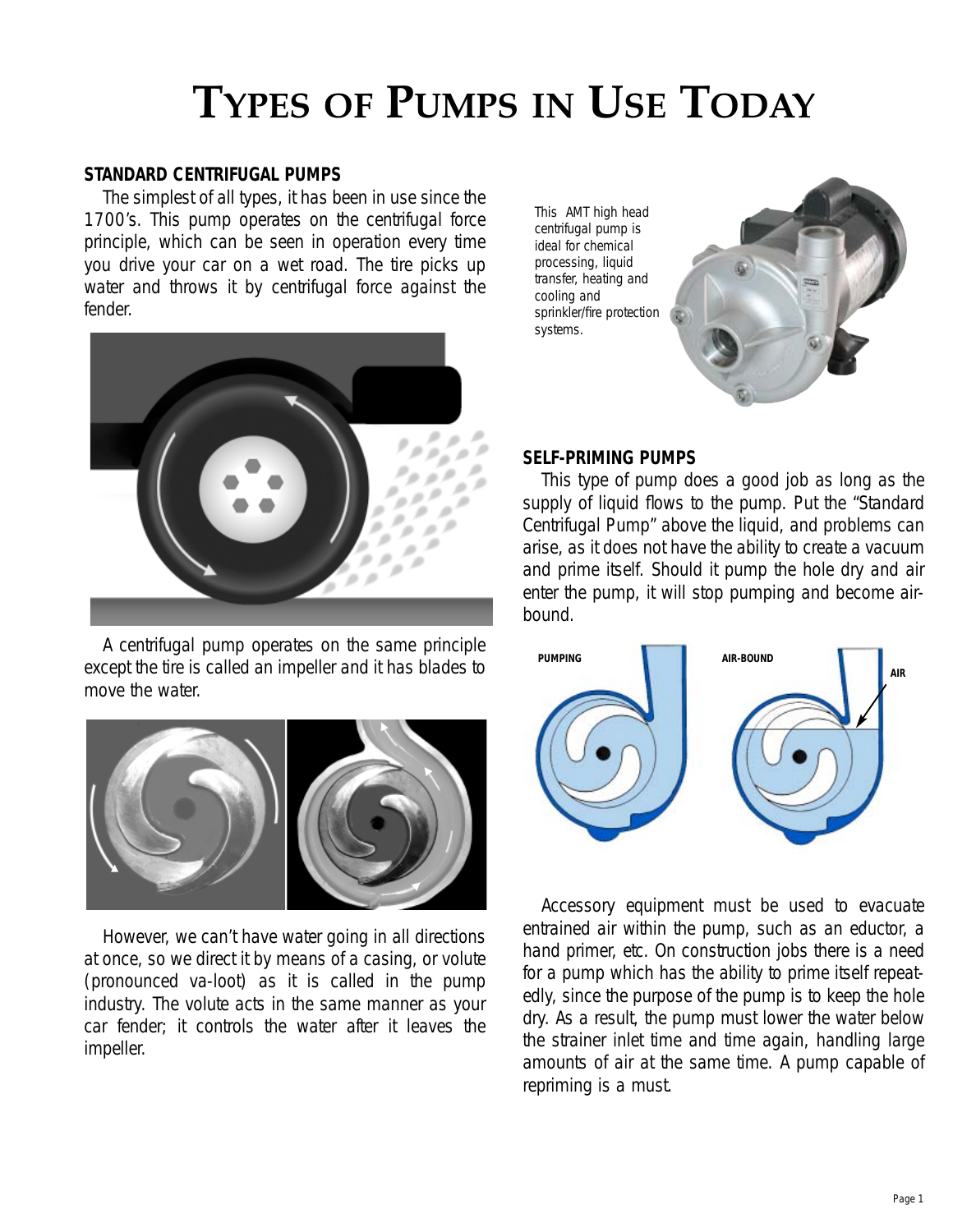Here is how it works:

During the priming cycle, air enters the pump and mixes with water at the impeller. Water and air are discharged together by centrifugal action of the impeller into the water reservoir.

Once in the reservoir, the air and water mixture slows down from its former velocity, allowing air to escape out the discharge. Air-free water, now heavier than airladen water, flows by gravity back down into the impeller chamber, ready to mix with more air coming in the suction line.

Once all air has been evacuated and a vacuum created in the suction line, atmospheric pressure forces water up into the

suction line to the impeller, and pumping begins.

**JMPING** 

Recirculation of water within the pump stops when pumping begins.



This type of pump differs from a standard centrifugal pump in that it has a water reservoir built into the unit which enables it to rid pump and suction line of air by recirculating water within the pump on priming cycle. This water reservoir may be above the impeller.



Or, it may be located in front of the impeller.



This portable IPT model is an example of a self-priming pump.



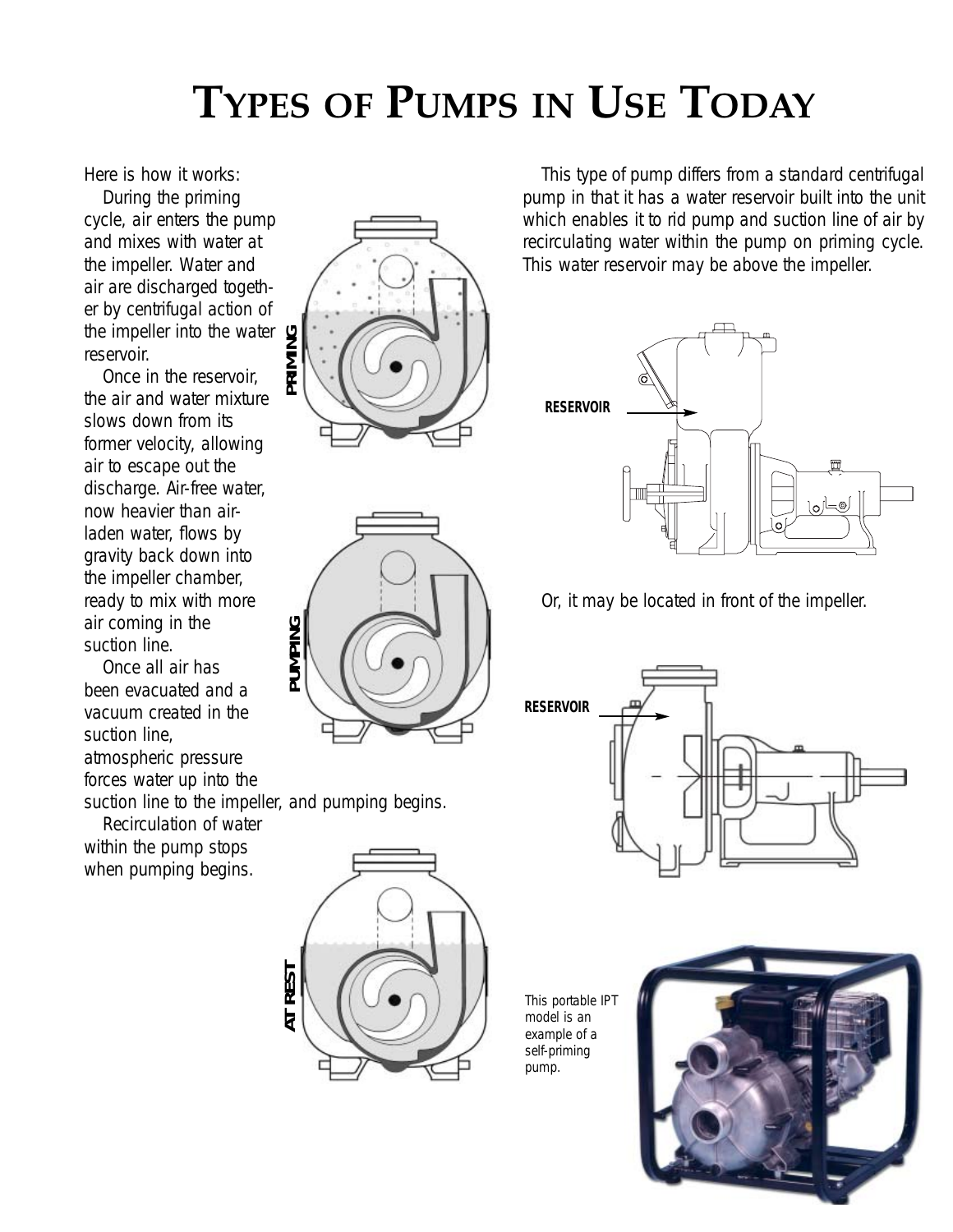Centrifugal pumps may be manufactured in many different sizes and shapes. Impeller diameter controls the head or pressure; impeller blade controls the flow rate.

Depending upon its intended use, an impeller may have two, three, or even six blades attached. As a rule, impellers designed to handle trashy water will have fewer blades with maximum width. Impellers for highhead or pressure will have more blades of narrow width and may be enclosed on both sides of the blades.

The first practical lightweight diaphragm pump was designed in 1953 – a pump which cut 200 lbs. from the weight and gave up to 400% more gallons per minute than pumps then available. In addition to using aluminum in major pump parts, a spring was added to the plunger rod to absorb the first shock as the plunger started its down stroke. Result: a smoother running unit and improved diaphragm life. It was extended even longer with material innovations for diaphragms.

#### DIAPHRAGM PUMPS

A diaphragm pump is a plunger-type of pump, similar in operation to the fuel pump in your car.

It has a diaphragm (fig. 1) attached to a

plunger (fig. 2) – which moves up and down.

There are check valves on either side of the pump.

On the up stroke, the suction valve opens and water flows in.

**Figure 2 Check valves**

**Figure 1**

**UP STROKE DOWN STROKE**

**Figure 3**

Next, a suction accumulator (fig. 3) was placed just ahead of the pump. During up stroke, water is drawn from the accumulator directly into the pump body. During down stroke, when water is being pushed out of the body, the accumulator refills with water, making it available for the next stroke. Result: greatly increased capacity and a smoother running unit.

The combination of the spring and accumulator makes this diaphragm pump the best on the market.

On the down stroke, discharge opens and water flows out.

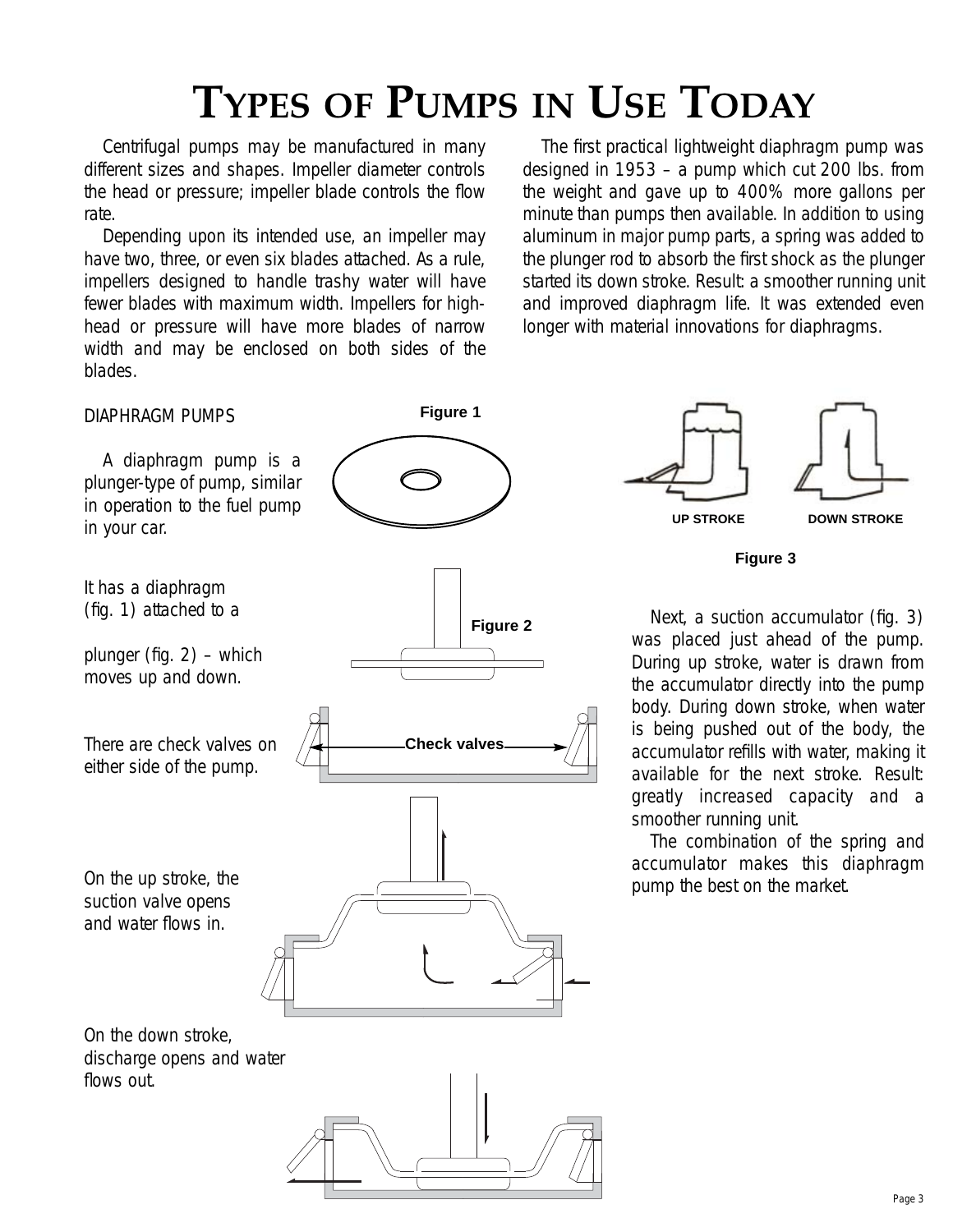#### **POSITIVE DISPLACEMENT PUMPS**

The flow rate of a centrifugal pump will vary with a change in discharge pressure whereas the flow rate of a positive displacement pump will remain relatively constant at variable discharge pressures.

These types of pumps are mostly used where high pressure and low volume are required. They normally will not hold up when pumping dirty water or abrasive liquids, so are not suitable in construction-type pumping applications.

#### **SUBMERSIBLE PUMPS**

A standard centrifugal pump, usually driven by an electric motor, both of which are encased in a common housing which can be immersed in water. Submersible pumps do not require priming, as water flows to the pump.

Submersible pumps, such as this slimline model, are ideal for high-head, highvolume applications.





Positive Displacement models, such as this G-R heavy-duty rotary gear pump, are versatile enough to handle a wide variety of pumping applications.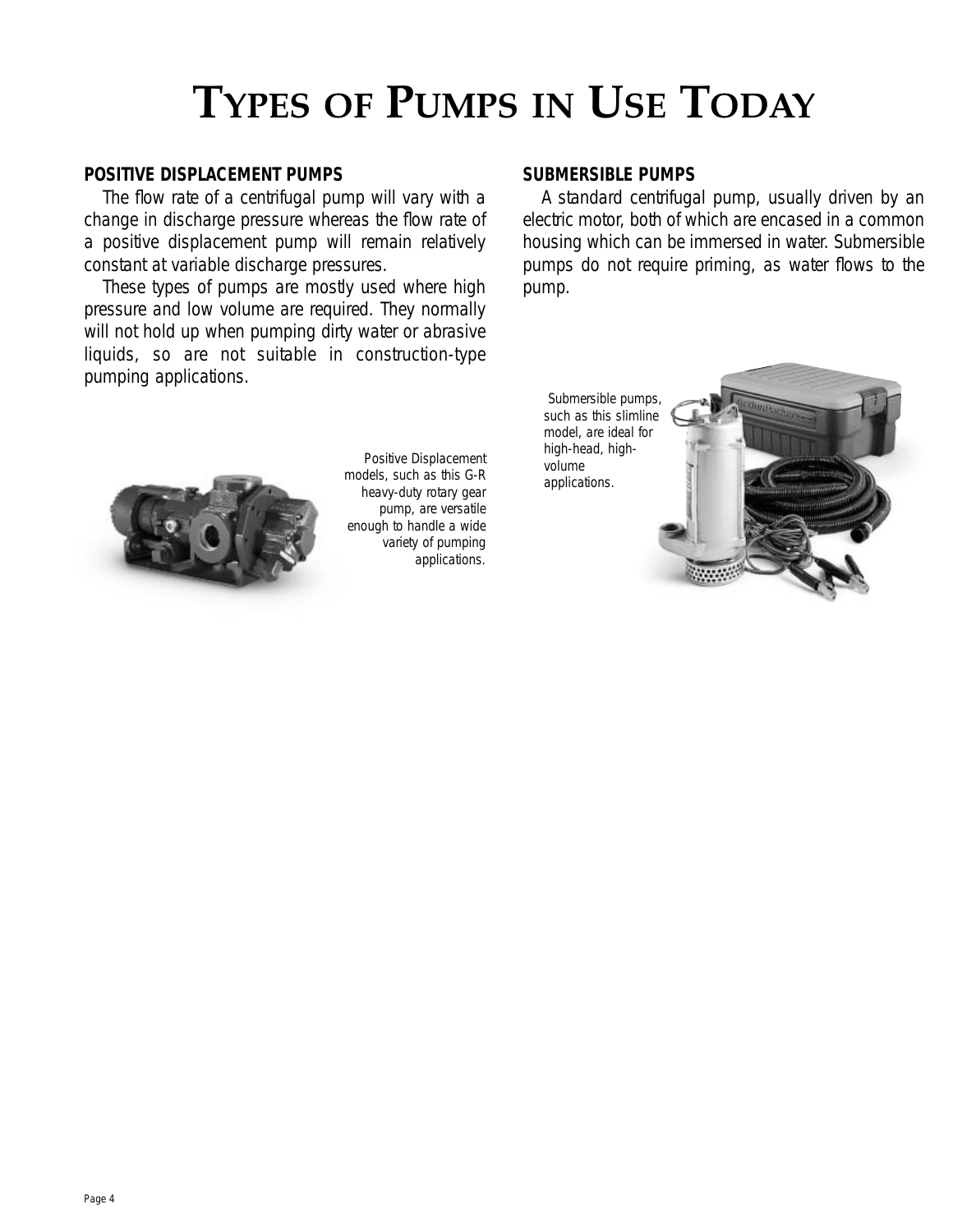# **HOW TO READ PUMP PERFORMANCE CURVES**

Each pump has a performance curve. These graphs give the actual performance of a pump under different sets of conditions. Please see "Curve A" on the next page.

#### **Curve "A"**

This is a typical curve used to portray performance of the Model 3G5 pump powered by a Briggs & Stratton 5 HP engine. Note, along the bottom is the capacity in U.S. Gallons per Minute. Along the left edge, amount of pressure the pump will develop is expressed in both pounds pressure and feet. These show the total head the pump will develop. Normally, the "feet" scale is used in figuring a contractor's pump job.

Also on the curve are more lines. A solid line gives the performance of a unit at continuous duty (governed speed) operating conditions such as you would expect on a construction job. Lines marked 25', 20', 15', and 5' show maximum gallons per minute the pump is capable of delivering at various suction lifts (height of pump above water).

To read the curve, you may start at either left scale or bottom scale. Let's assume you desire to pump 100 GPM. Follow across the bottom GPM scale until you reach 100; then follow this line until you cross a heavy black line; then straight back to the left to the "feet" scale. What does this tell you? Simply this: the pump is capable of pumping 100 GPM against a total head of approximately 68 feet, provided the pump is no more than 25 feet above water.

Let us say total head is 60 feet. Start at the left on the "feet" scale, at the 60' mark, until a heavy black line is reached; then straight down to the GPM scale. Result: against a total head of 60 feet, the pump will deliver 150 GPM, provided the unit is no more than 20 feet above water. If the unit is 25 feet above water, the most you could expect would be about 125 GPM.



**Curve "A"**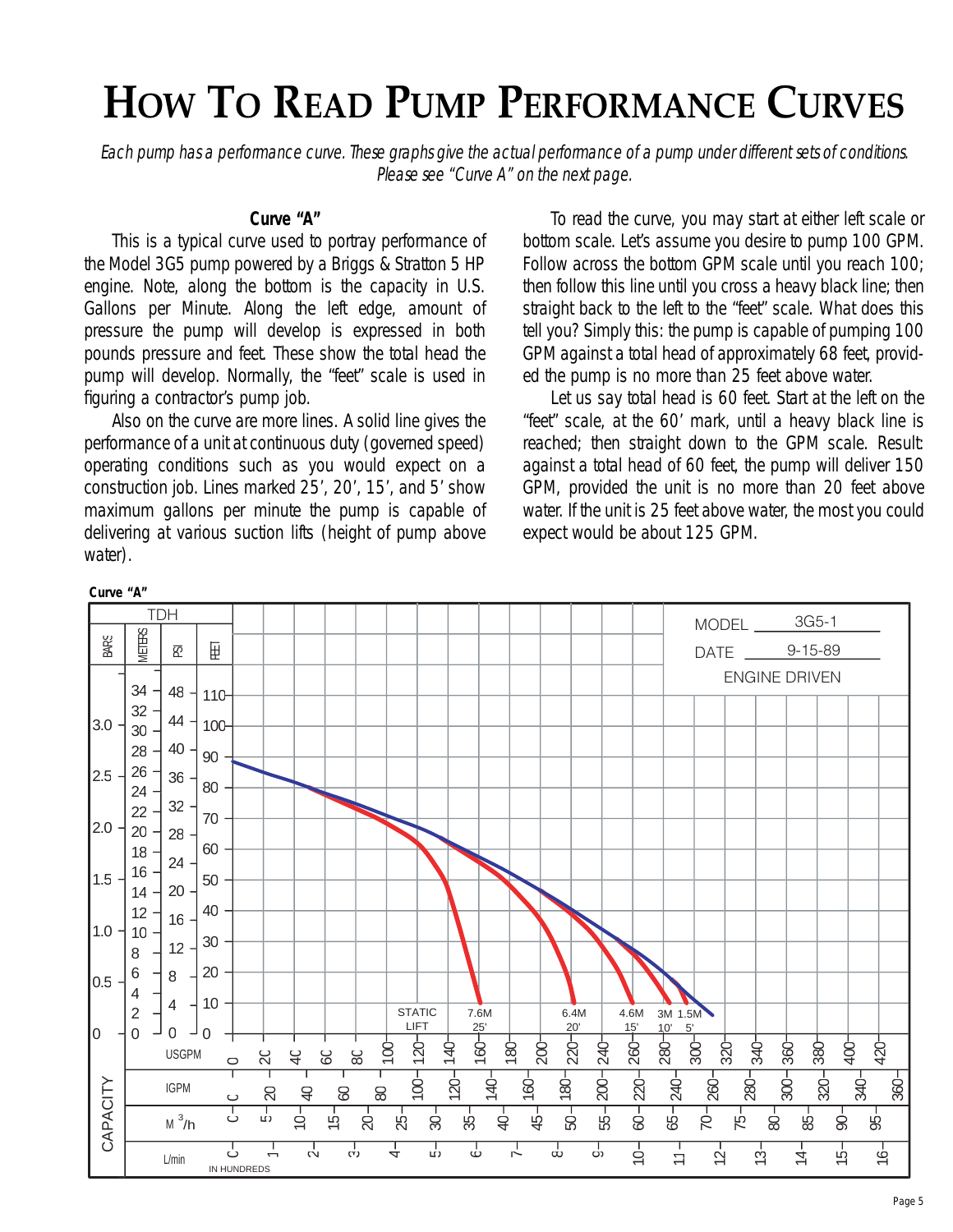

Many times your customer will desire to use an electric motor driven pump. Curves depicting performance of these pumps are slightly different. Curve "B" illustrates these differences, for the same pump model as Curve "A"

#### **Curve "B"**

There are more lines on this curve than on gasoline engine-driven pump curves. These extra lines are (1) RPM (Revolutions Per Minute), which illustrates performance at various speeds; (2) horsepower at various RPMs is also indicated and on Curve "B" is marked 1 to 6 BHP. This information is needed to pick the right size motor; (3) there is a chart which shows the maximum vertical distance that the pump will prime at various speeds marked maximum priming; (4) then there are lines marked static lift. Use these lines to determine a pump's suction lift. The result is maximum suction lift at which pump can be placed and still deliver desired gallons per minute.

Example: To pump 220 GPM, pump must be within 15 feet of water. Simple, isn't it? If you are operating a pump at higher elevations of 2,000' to 5,000' above sea level, refer to Page 9 for altitude deduction which must be taken into account.

An important item to remember in use of electric motor-driven pumps is the fact motors operate at a

constant speed. Their RPM cannot be varied as can most gasoline or diesel engines.

Electric Motor Speeds (RPM)

| 50 Cycle | 25 Cycle |
|----------|----------|
| 2950     | 1450     |
| 1450     | 725      |
| 850      | 450      |
|          |          |

60 Cycle is the most prevalent in North America, with 50 Cycle the most common elsewhere.

Using Model 3G5P pump as an example, we could not expect this pump directly connected to a 3500 RPM motor to deliver as much as engine driven model 3G5, which operates at a higher speed.

To select the proper size motor, it is only necessary to refer to the RPM line at which pump is to be driven. Operation at 2900 RPM requires a 3 HP motor, as shown on the curve; and for operation at 3500 RPM, a 5 HP, 3450 RPM motor is needed. Note: 3500 RPM line starts at 3 HP and goes up to 5 HP. This means you would overload a 3 HP motor, as it is necessary to use 5 HP.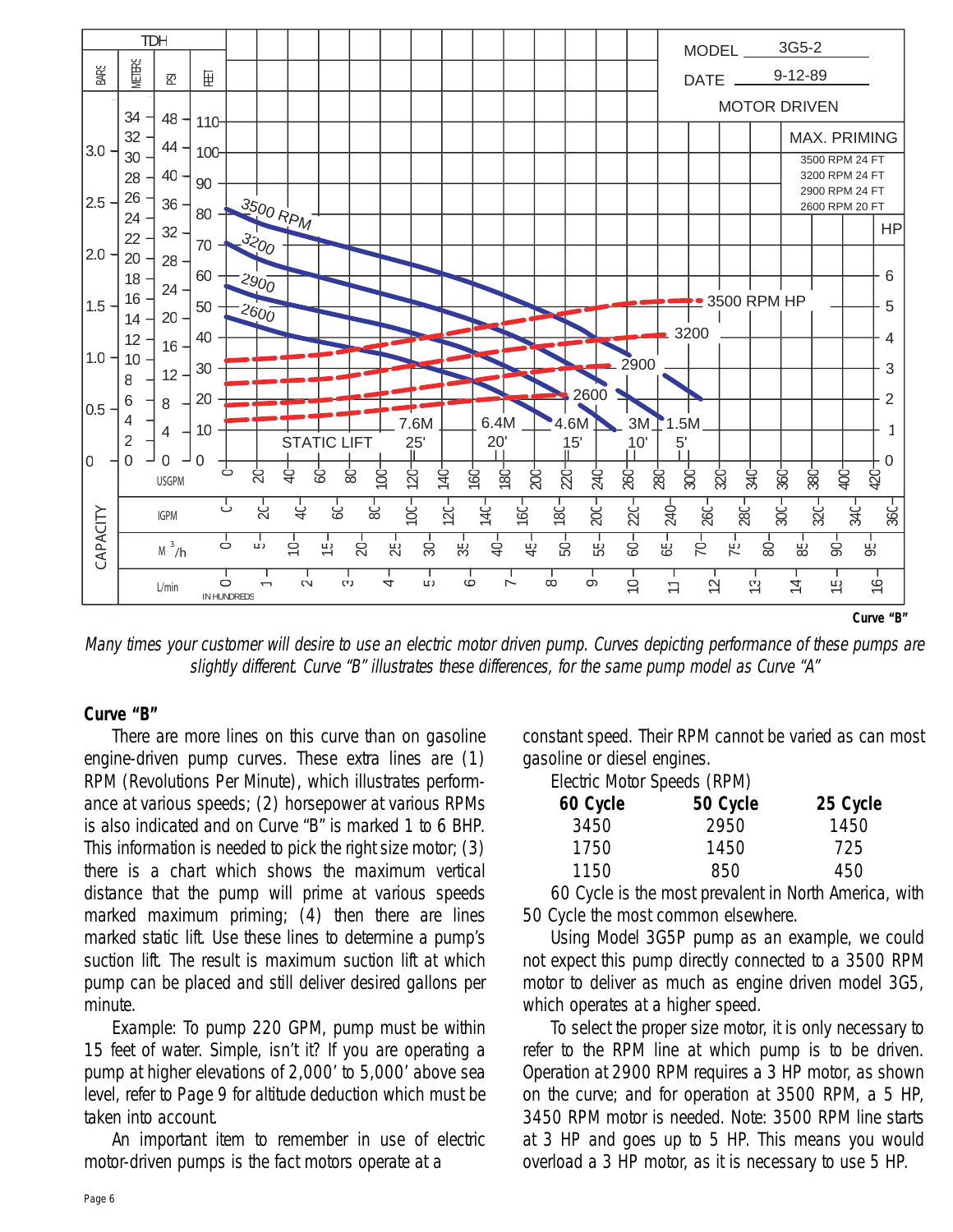# **UNDERSTANDING PUMP APPLICATIONS**

Let us assume a contractor estimates water flow in a ditch he is digging at 200 GPM (gallons per minute). [See Table 2, page 13] The ditch is 5 feet deep and we must push water over an embankment 10 feet high and 80 feet away.

The contractor has estimated 200 GPM, but we know from past experience that not every person is a good judge of water flow and the contractor may run

into additional water. So, to be on the safe side, we assume his maximum water requirement may be 225 GPM.

From the picture below, we see our customer has a suction lift (height of pump above the water) of 5 feet. He also has a discharge head (how high the water must be pushed vertically) of 10 feet.



 $\sim$   $\sim$  with

Next we must figure friction loss in total length of hose, piping and fittings:

| Table |
|-------|
|       |
| 10'   |
| 5'    |
| 100'  |
| 8′    |
| 123'  |
|       |

Next, we refer to Page 10 of this book for the friction loss table. Here we find it is impractical to use smaller than 3" pipe or hose for 225 GPM. We note friction loss for 250 GPM through 3" pipe is 14.8 feet per 100 feet of hose. Since we have a total of 123 feet, we multiply 1.23 times 14.8 and find our total loss in hose is 18.2 feet.

We then add together the following:

| Suction lift                                                              | Б'    |
|---------------------------------------------------------------------------|-------|
| Discharge head                                                            | 10'   |
| Friction loss in hose                                                     | 18.2' |
| Total head, including friction loss<br>(Known as TDH, Total Dynamic Head) | 33.2' |

We must now find a pump which will give us 225 gallons per minute at a total head of 33.2 feet with the pump 10 feet above water.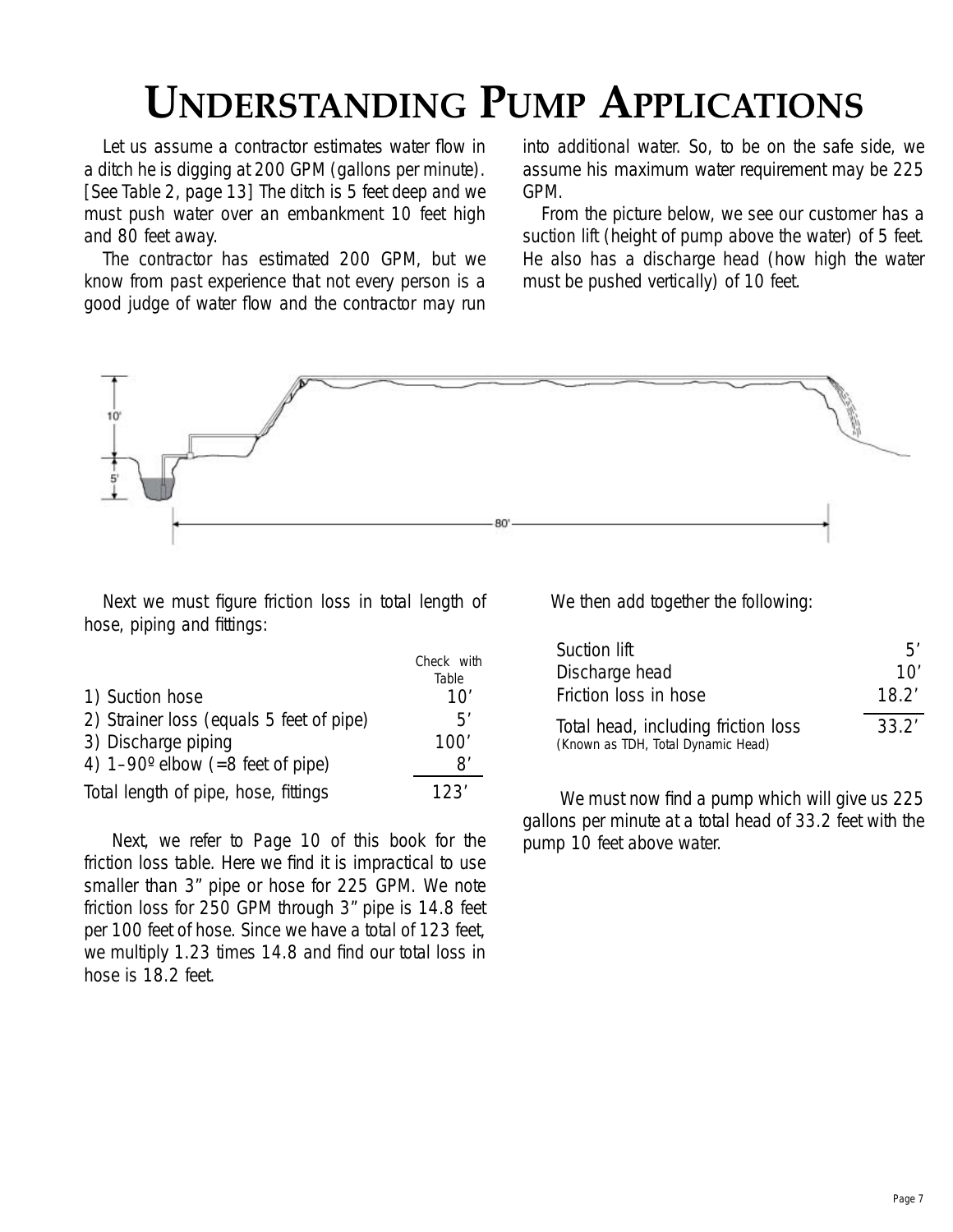# **UNDERSTANDING PUMP APPLICATIONS**



Here we note our head condition of 33.2 feet is close to curve of the 3G5, at which point the pump will deliver 240 GPM when 10 feet above water. Therefore, we select a 3 inch pump.

# **HOW TO SELECT THE RIGHT PUMP FOR THE JOB**

Nine times out of ten, your customer will tell you he wants a 2-, 3- or 4-inch pump. Sometimes, however, your customer will ask you to figure the correct pump for a certain application. There are several things we must know before we attempt to select the proper pump:

- 1) How many gallons per minute are we going to pump?
- 2) How high is the pump above water?
- 3) How high must the water be pushed after it leaves the pump?
- 4) The total length of hose or pipe to be used.
- 5) Is water merely to be "dumped" at the end of the discharge run, or will it be used to perform work? (See Special Conditions in Figuring Pump Applications)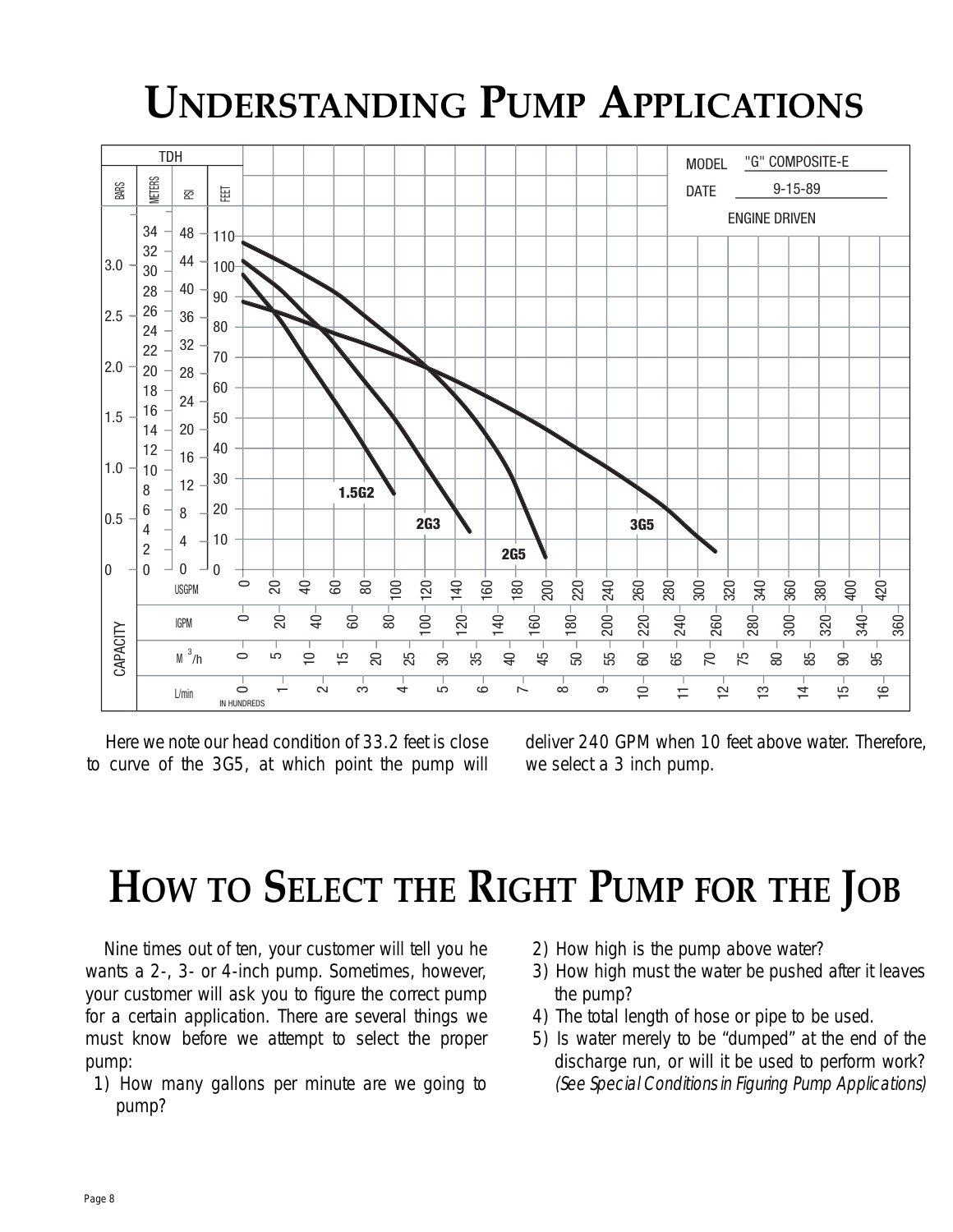# **HOW TO SELECT THE RIGHT PUMP FOR THE JOB**

### **SPECIAL CONDITIONS IN FIGURING PUMP APPLICATIONS**

#### **PRESSURE REQUIRED AT END OF DISCHARGE LINE**

Some applications, such as gravel washing, jetting, piling, and borrow pit sprinkling, require not only delivering water at a point some distance from the pump, but also supplying a certain amount of pressure at the end of the line. As an example, if 40 pounds of pressure were required for gravel washing in our illustration, this figure must be added to the result of our first four steps. It is easier to convert pounds pressure to feet of head, as we have used feet in figuring the application. From the table on Page 14 you will note 40 pounds is equal to approximately 92.3 feet of head. Here is the result:

| Total Head, including friction loss | 51.2'  |
|-------------------------------------|--------|
| Pressure required at end of pipe    | 92.3'  |
| New Total Head (TDH)                | 143.5' |

We now need to make a new pump selection.

| <b>TO CONVERT</b>  | <b>INTO</b>        | <b>MULTIPLY BY</b> |
|--------------------|--------------------|--------------------|
| Pounds per sq. in. | Feet of Water      | 2.31               |
| Feet (of water)    | Pounds per sq. in. | .433               |
| Inches of Mercury  | Feet of Water      | 1.133              |
|                    | (also see Page12)  |                    |

#### **APPLICATIONS AT HIGHER ELEVATIONS**

Pump performance is calculated and plotted on all published data **at sea level.** At elevations of 1,000 feet and below, this data may generally safely be used, but at higher elevations both pump and engine lose output.

Following is listed the loss in performance which may be expected compared with sea level performance:

| <b>ELEVATION</b> | GPM    | <b>HEAD</b> |
|------------------|--------|-------------|
| 2,000 Feet       | $-3\%$ | -5%         |
| 4,000 Feet       | $-5\%$ | $-9%$       |
| 6,000 Feet       | $-7%$  | $-13%$      |
| 8,000 Feet       | $-9%$  | $-17%$      |
| 10,000 Feet      | $-12%$ | $-22%$      |

Suction lift also suffers and adjustments must be made. The table below illustrates the equivalent suction lifts for various altitudes. Example: At 6,000 feet elevation, a pump must be placed with 6.9 feet of the water to deliver as much water in GPM (gallons per minute) as the same unit would at a 10-foot suction lift at sea level.

| Elevation   | Suction Lifts (in Feet) |               |           |      |  |  |  |  |  |
|-------------|-------------------------|---------------|-----------|------|--|--|--|--|--|
| Sea Level   |                         | 10.0 15.0     | 20.0      | 25.0 |  |  |  |  |  |
| 2,000 Feet  | 8.8                     | 13.2 17.6     |           | 22.0 |  |  |  |  |  |
| 4,000 Feet  |                         | 7.8 11.7 15.6 |           | 19.5 |  |  |  |  |  |
| 6,000 Feet  | 6.9                     | 10.4          | 13.8      | 17.3 |  |  |  |  |  |
| 8,000 Feet  | 6.2                     | 9.3           | 12.4      | 15.5 |  |  |  |  |  |
| 10,000 Feet | 5.7                     | 8.6           | 11.4 14.3 |      |  |  |  |  |  |

NOTE: All references to GPM in this booklet refer to US gallons per minute.

(1) To convert imperial gallons to US gallons, multiply imperial gallons by 1.2.

(2) To convert US gallons to imperial gallons, multiply US gallons by .83.

### **ENGINES, TOO, SUFFER FROM ALTITUDE**

Most engines are rated by the manufacturer using 60 degrees Fahrenheit at sea level.

Deductions must be made from the rated horsepower as follows:

For each 1,000 feet above sea level, deduct 3.5%, and 1% for each 10 degrees Fahrenheit above 60 degrees.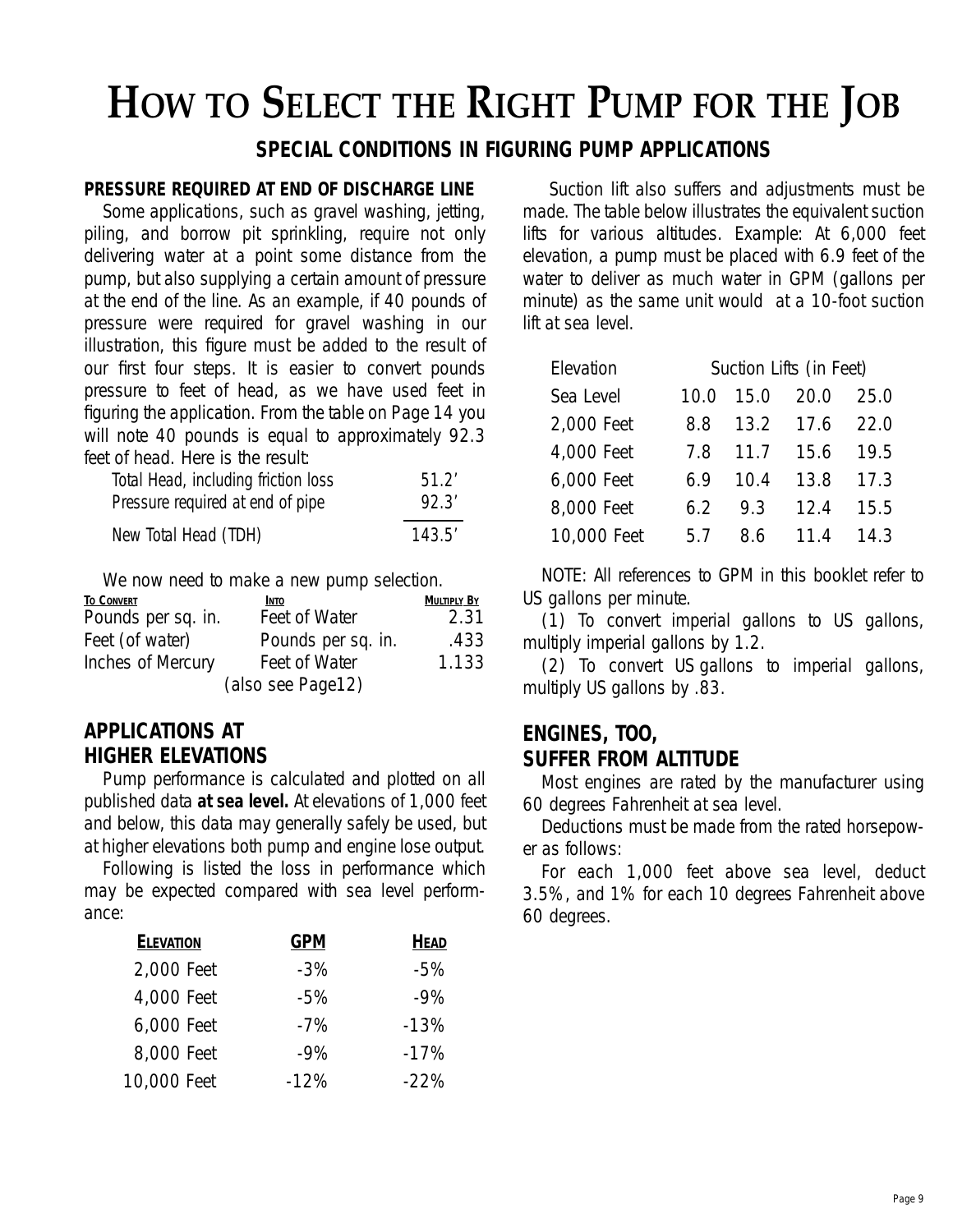# **FRICTION LOSS THROUGH 100' OF HOSE OR PIPE**

Loss is given in feet of head. Based on Williams & Hazen formula using constant 100. Sizes of standard pipe in inches.

|                       |                 | .50" Pipe |          | .75" Pipe |         | 1.0" Pipe |         | 1.25" Pipe     |               | 1.50" Pipe    |              | 2.0" Pipe      |              | 2.50" Pipe         |              | 3" Pipe                 |              | 4" Pipe      |              | 5" Pipe             |              | 6" Pipe    |               |
|-----------------------|-----------------|-----------|----------|-----------|---------|-----------|---------|----------------|---------------|---------------|--------------|----------------|--------------|--------------------|--------------|-------------------------|--------------|--------------|--------------|---------------------|--------------|------------|---------------|
| U.S.                  | Vel.            | Loss      | Vel.     | Loss      | Vel.    | Loss      | Vel.    | Loss           | Vel.          | Loss          | Vel.         | Loss           | Vel.         | Loss               | Vel.         | Loss                    | Vel.         | Loss         | Vel.         | Loss                | Vel.         | Loss       | U.S.          |
| Gallons<br>per Minute | ft. per<br>Sec. | in        | ft. per  | in        | ft. per | in        | ft. per | in             | ft. per       | in            | ft. per      | in             | ft. per      | in                 | ft. per      | in                      | ft. per      | in           | ft. per      | in                  | ft. per      | in<br>feet | Gal<br>Minute |
| 70                    |                 | teet      | sec.     | feet      | sec.    | teet.     | sec.    | feet           | sec.<br>11.02 | teet<br>53.00 | sec.<br>7.15 | teet           | sec.<br>4.58 | teet<br>6.20       | sec.         | feet<br>2.57            | sec.<br>1.79 | feet<br>0.63 | sec.<br>1.14 | feet<br>0.21        | sec.<br>0.79 | 0.08       | 70            |
| 75                    |                 |           |          |           |         |           | 15.01   | 113.0<br>129.0 | 1.80          |               | 7.66         | 18.40          | 4.91         | 7.10               | 3.18<br>3.33 | 3.00                    | 1.91         | 0.73         | 1.22         | 0.24                | 0.85         | 0.10       | 75            |
|                       |                 |           |          |           |         |           | 16.06   |                |               | 60.00         |              | 20.90          |              |                    |              |                         |              |              |              |                     |              |            |               |
| 80                    |                 |           |          |           |         |           | 17.16   | 145.0          | 12.59         | 68.00         | 8.17         | 23.70          | 5.23         | 7.90               | 3.63         | 3.28                    | 2.04         | 0.81         | 1.31         | 0.27                | 0.91         | 0.11       | 80            |
| 85                    |                 |           |          |           |         |           | 18.21   | 163.8          | 13.38         | 75.00         | 8.68         | 26.50          | 5.56         | 8.10               | 3.78         | 3.54                    | 2.17         | 0.91         | 1.39         | 0.31                | 0.96         | 0.12       | 85            |
| 90                    |                 |           |          |           |         |           | 19.30   | 180.0          | 14.71         | 84.00         | 9.19         | 29.40          | 5.88         | 9.80               | 4.09         | 4.08                    | 2.30         | 1.00         | 1.47         | 0.34                | 1.02         | 0.14       | 90            |
| 95                    |                 |           |          |           |         |           |         |                | 14.95         | 93.00         | 9.70         | 32.60          | 6.21         | 10.80              | 4.22         | 4.33                    | 2.42         | 1.12         | 1.55         | 0.38                | 1.08         | 0.15       | 95            |
| 100                   |                 |           |          |           |         |           |         |                | 15.74         | 102.0         | 10.21        | 35.80          | 6.54         | 12.00              | 4.54         | 4.96                    | 2.55         | 1.22         | 1.63         | 0.41                | 1.13         | 0.17       | 100           |
| 110                   |                 |           |          |           |         |           |         |                | 17.31         | 122.00 11.23  |              | 42.90          | 7.18         | 14.50              | 5.00         | 6.00                    | 2.81         | 1.46         | 1.79         | 0.49                | 1.25         | 0.21       | 110           |
| 120                   |                 |           |          |           |         |           |         |                | 18.89         | 143.00 12.25  |              | 50.00          | 7.84         | 16.80              | 5.45         | 7.00                    | 3.06         | 1.72         | 1.96         | 0.58                | 1.36         | 0.24       | 120           |
| 130                   |                 | 8" PIPE   |          |           |         |           |         |                | 20.46         | 166.00        | 13.28        | 58.00          | 8.48         | 18.70              | 5.91         | 8.10                    | 3.31         | 1.97         | 2.12         | 0.67                | 1.47         | 0.27       | 130           |
| 140                   | 0.90            | 0.08      |          |           |         |           |         |                | 22.04         | 190.0         | 14.30        | 67.00          | 9.15         | 22.30              | 6.35         | 9.20                    | 3.57         | 2.28         | 2.29         | 0.76                | 1.59         | 0.32       | 140           |
| 150                   | 0.96            | 0.09      |          |           |         |           |         |                |               |               | 15.32        | 76.00          | 9.81         | 25.50              | 6.82         | 10.50                   | 3.82         | 2.62         | 2.45         | 0.88                | 1.70         | 0.36       | 150           |
| 160                   | 1.02            | 0.10      |          |           |         |           |         |                |               |               | 16.34        | 86.00          | 10.46        | 29.00              | 7.26         | 11.80                   | 4.08         | 2.91         | 2.61         | 0.98                | 1.82         | 0.40       | 160           |
| 170                   | 1.08            | 0.11      |          |           |         |           |         |                |               |               | 17.36        | 96.00          | 11.11        | 34.10              | 7.71         | 13.30                   | 4.33         | 3.26         | 2.77         | 1.08                | 1.92         | 0.45       | 170           |
| 180                   | 1.15            | 0.13      |          |           |         |           |         |                |               |               | 18.38        |                | 107.00 11.76 | 35.70              | 8.17         | 14.00                   | 4.60         | 3.61         | 2.94         | 2.04                | 1.82         | 0.40       | 180           |
| 190                   | 1.21            | 0.14      |          |           |         |           |         |                |               |               |              | 19.40   118.00 | 12.42        | 39.60              | 8.63         | 15.50                   | 4.84         | 4.01         | 3.10         | 1.35                | 2.16         | 0.55       | 190           |
| 200                   | 1.28            | 0.15      |          |           |         |           |         |                |               |               |              | 20.42   129.00 | 13.07        | 43.10              | 9.08         | 17.80                   | 5.11         | 4.40         | 3.27         | 1.48                | 2.27         | 0.62       | 200           |
| 220                   | 1.40            | 0.18      | 10" PIPE |           |         |           |         |                |               |               |              | 22.47   154.00 | 14.38        | 52.00              | 9.99         | 21.30                   | 5.62         | 5.20         | 3.59         | 1.77                | 2.50         | 0.73       | 220           |
| 240                   | 1.53            | 0.22      | 0.98     | 0.07      |         |           |         |                |               |               | 24.51        | 182.00         | 15.69        | 61.00              | 10.89        | 25.10                   | 6.13         | 6.20         | 3.92         | 2.08                | 2.72         | 0.87       | 240           |
| 260                   | 1.66            | 0.25      | 1.06     | 0.08      |         |           |         |                |               |               |              | 26.55 211.00   | 16.99        | 70.00              | 11.80        | 29.10                   | 6.64         | 7.20         | 4.25         | 2.41                | 2.95         | 1.00       | 260           |
| 280                   | 1.79            | 0.28      | 1.15     | 0.09      |         |           |         |                |               |               |              |                | 18.30        | 81.00              | 12.71        | 33.40                   | 7.15         | 8.20         | 4.58         | 2.77                | 3.18         | 1.14       | 280           |
| 300                   | 1.91            | 0.32      | 1.22     | 0.11      |         |           |         |                |               |               |              |                |              |                    |              | 19.61 92.00 13.62 38.00 | 7.66         | 9.30         | 4.90         | 3.14                | 3.40         | 1.32       | 300           |
| 320                   | 2.05            | 0.37      | 1.31     | 0.12      |         |           |         |                |               |               |              |                |              | 20.92 103.00 14.52 |              | 42.80                   | 8.17         | 10.50        | 5.23         | 3.54                | 3.64         | 1.47       | 320           |
| 340                   | 2.18            | 0.41      | 1.39     | 0.14      |         |           |         |                |               |               |              |                |              | 22.22 116.00 15.43 |              | 47.60                   | 8.68         | 11.70        | 5.54         | 3.91                | 3.84         | 1.62       | 340           |
| 360                   | 2.30            | 0.45      | 1.47     | 0.15      |         | 12" PIPE  |         |                |               |               |              |                |              | 23.53 128.00 16.34 |              | 53.00                   | 9.19         | 13.10        | 5.87         | 4.41                | 4.08         | 1.83       | 360           |
| 380                   | 2.43            | 0.50      | 1.55     | 0.17      | 1.08    | .069      |         |                |               |               |              |                |              | 24.84 142.00 17.25 |              | 59.00                   | 9.69         | 14.00        | 6.19         | 4.86                | 4.31         | 2.00       | 380           |
| 400                   | 2.60            | 0.54      | 1.63     | 0.19      | 1.14    | .075      |         |                |               |               |              |                |              | 26.14 156.00       |              | 18.16 65.00             | 10.21        | 16.00        | 6.54         | 5.40                | 4.55         | 2.20       | 400           |
| 450                   | 2.92            | 0.68      | 1.84     | 0.23      | 1.28    | 0.95      |         | 14" PIPE       |               |               |              |                |              |                    | 20.40        | 78.00                   | 11.49        | 19.80        | .35          | 6.70                | 5.11         | 2.74       | 450           |
| 500                   | 3.19            | 0.82      | 2.04     | 0.28      | 1.42    | .113      | 1.04    | 0.06           |               |               |              |                |              |                    | 22.70        | 98.00                   | 12.77        | 24.00        | 8.17         | 8.10                | 5.68         | 3.36       | 500           |
| 550                   | 3.52            | 0.97      | 2.24     | 0.33      | 1.59    | .136      | 1.15    | 0.07           |               |               |              |                |              |                    |              | 24.96 117.00 14.04      |              | 28.70        | 8.99         | 9.60                | 6.25         | 3.96       | 550           |
| 600                   | 3.84            | 1.16      | 2.45     | 0.39      | 1.70    | .159      | 1.25    | 0.08           |               |               |              |                |              |                    |              | 27.23 137.00            | 15.32        | 33.70        | 9.80         | 11.30               | 6.81         | 4.65       | 600           |
| 650                   | 4.16            | 1.34      | 2.65     | 0.45      | 1.84    | 0.19      | 1.37    | 0.09           |               |               |              |                |              |                    |              |                         | 16.59        | 39.00        | 10.62        | 13.20               | 7.38         | 5.40       | 650           |
| 700                   | 4.46            | 1.54      | 2.86     | 0.52      | 1.99    | 0.22      | 1.46    | 0.10           |               |               |              |                |              |                    |              |                         | 17.87        | 44.90        |              | 11.44 15.10         | 7.95         | 6.21       | 700           |
| 750                   | 4.80            | 1.74      | 3.06     | 0.59      | 2.13    | 0.24      | 1.58    | 0.11           |               |               |              |                |              |                    |              |                         | 19.15        | 51.00        | 12.26        | 17.20               | 8.50         | 7.12       | 750           |
| 800                   | 5.10            | 1.97      | 3.26     | 0.66      | 2.27    | 0.27      | 1.67    | 0.13           | $16"$ PIPE    |               |              |                |              |                    |              |                         |              | 20.42 57.00  |              | 13.07 19.40         | 9.08         | 7.96       | 800           |
|                       |                 |           |          |           |         |           |         |                |               |               |              |                |              |                    |              |                         |              |              | 13.89        | $\pmb{\mathcal{D}}$ |              |            |               |
| 850                   | 5.48            | 2.25      | 3.47     | 0.75      | 2.41    | 0.31      | 1.79    | 0.14           | 1.36          | 0.08          |              |                |              |                    |              |                         |              | 21.70 64.00  |              |                     |              |            |               |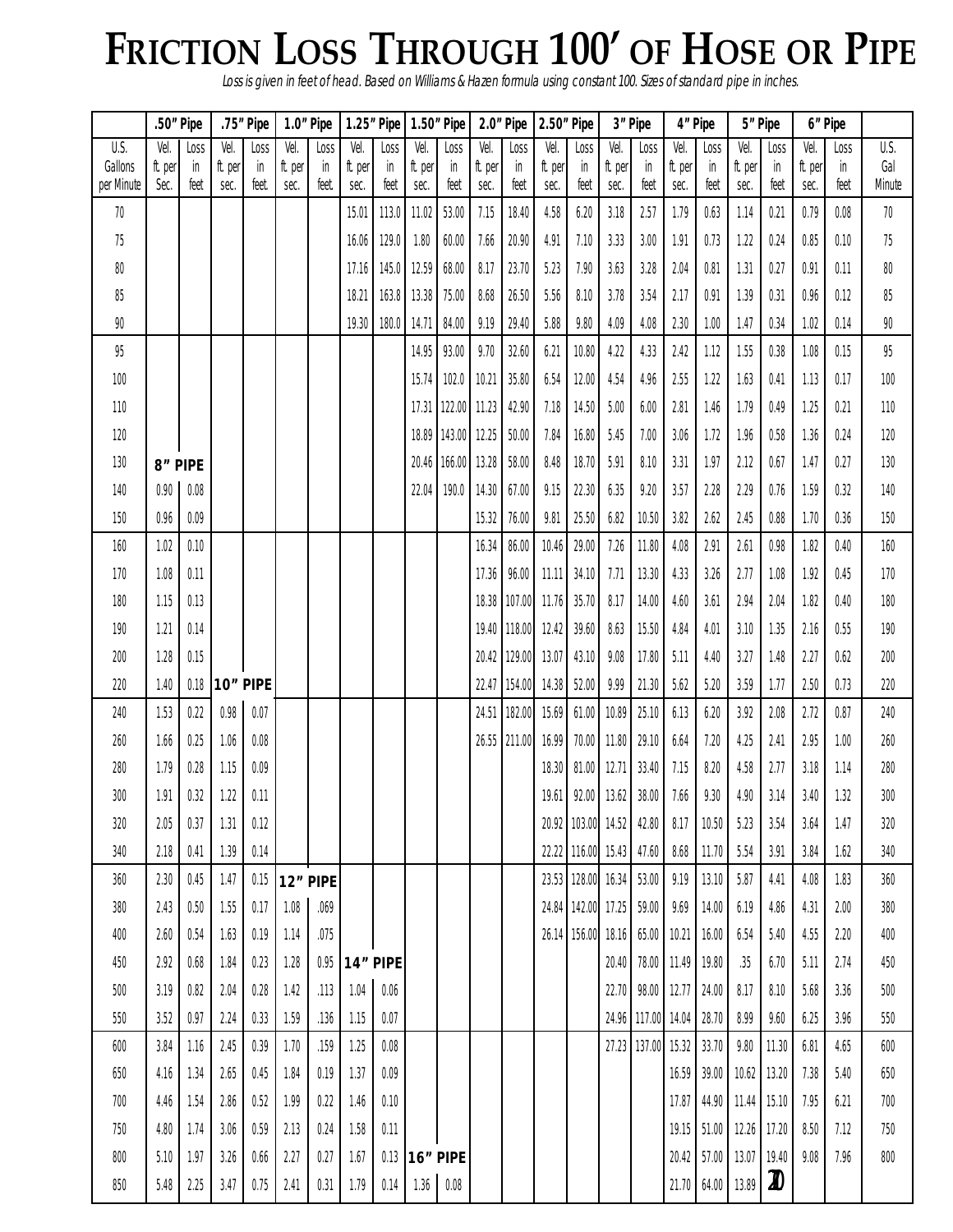# **FRICTION LOSS IN PIPE FITTINGS**

**(EXPRESSED AS EQUIVALENT LENGTHS OF STRAIGHT PIPE)**

| Nom             |     |                          | <b>VALVES - FULL OPEN</b> |           |            |             |             | <b>ELLS</b> |            |                    |      |                  |     | <b>TEES</b> |            | <b>ENLGMT</b> |     | <b>CONTRN</b> |     |     |
|-----------------|-----|--------------------------|---------------------------|-----------|------------|-------------|-------------|-------------|------------|--------------------|------|------------------|-----|-------------|------------|---------------|-----|---------------|-----|-----|
| Pipe            |     |                          |                           | GLOB ANGL | <b>SWG</b> |             | <b>SLUG</b> |             |            | $\mathsf{R}$<br>L. |      | <b>TUBE-TURN</b> |     |             | <b>STR</b> | <b>SIDE</b>   |     |               |     |     |
| Dia.            |     | <b>GATE   PLUG</b>       |                           |           |            | <b>FOOT</b> | SHUT        | $45^\circ$  | $90^\circ$ | $90^\circ$         | STD. |                  |     | L. R.       | thru       |               | 1/2 | 3/4           | 1/2 | 3/4 |
|                 |     |                          | F                         | E         | СK         |             | <b>OFF</b>  |             |            |                    | 45°  | $90^\circ$       | 45° | $90^\circ$  |            | <b>OUT'T</b>  |     |               |     |     |
| 11/2"           | .9  | $\overline{\phantom{0}}$ | 45                        | 23        | 11         | 39          | 64          | 1.9         | 4.1        | 2.7                | 1.4  | 2.3              | 1.0 | 1.5         | 2.7        | 8.1           | 2.6 | 1.0           | 1.5 | 1.0 |
| 2 <sup>n</sup>  | 1.1 | 6.0                      | 58                        | 29        | 14         | 47          | 66          | 2.4         | 5.2        | 3.5                | 1.9  | 3.0              | 1.3 | 2.0         | 3.5        | 10.4          | 3.2 | 1.2           | 1.8 | 1.2 |
| $2\frac{1}{2}$  | 1.3 | 6.5                      | 69                        | 35        | 16         | 55          | 75          | 2.9         | 6.2        | 4.2                | 2.4  | 3.8              | 1.6 | 2.5         | 4.2        | 12.4          | 3.8 | 1.3           | 2.2 | 1.3 |
| 3''             | 1.6 | 8                        | 86                        | 43        | 20         | 64          | 97          | 3.6         | 7.7        | 5.2                | 2.9  | 4.5              | 2.0 | 3.1         | 5.2        | 15.5          | 4.7 | 1.7           | 2.8 | 1.7 |
| 4 <sup>''</sup> | 2.1 | 17                       | 113                       | 57        | 26         | 71          | 134         | 4.7         | 10.2       | 6.8                | 3.8  | 6.0              | 2.6 | 4.1         | 6.8        | 20.3          | 6.2 | 2.3           | 3.6 | 2.3 |
| 6"              | 3.2 | 65                       | 170                       | 85        | 39         | 77          | 210         | 7.1         | 15.3       | 10.2               | 5.8  | 9.0              | 3.9 | 6.1         | 10.2       | 31            | 9.5 | 3.4           | 5.6 | 3.4 |
| 8''             | 4.3 | 110                      |                           | 112       | 52         | 79          | 270         | 9.4         | 20.2       | 13.4               | 7.7  | 12               | 5.2 | 8.1         | 13.4       | 40            | 13  | 4.5           | 7.4 | 4.5 |
| 10''            | 5.3 | 150                      | -                         | 141       | 65         | 81          | 330         | 11.8        | 25.3       | 17                 | 9.6  | 15               | 6.5 | 10.2        | 16.9       | 51            | 16  | 5.6           | 9.5 | 5.6 |
| 12"             | 6.4 |                          |                           | 168       | 77         | 83          | 410         | 14.1        | 30         | 20                 | 11.5 | 18               | 7.8 | 12.2        | 20.2       | 61            | 19  | 6.8           | 11  | 6.8 |

# **FRICTION LOSS IN POUNDS PRESSURE**

|  | THROUGH ALUMINUM PIPE |  |
|--|-----------------------|--|
|--|-----------------------|--|

| <b>GPM</b> | Pipe                                                |                             |                               |                               |                                 | Length of Pipe in Feet |                          |                          |                        |
|------------|-----------------------------------------------------|-----------------------------|-------------------------------|-------------------------------|---------------------------------|------------------------|--------------------------|--------------------------|------------------------|
|            | <b>Size</b>                                         | 100'                        | 200'                          | 500'                          | 1000'                           | 2000'                  | 3000'                    | 4000'                    | 5000                   |
| 50         | 2 <sup>n</sup><br>3 <sup>''</sup><br>4 <sup>n</sup> | 2.97<br>.37<br>.09          | 6.<br>0.74<br>0.18            | 15.<br>2.<br>1.               | 30.<br>4.<br>1.                 | 60.<br>$\frac{8}{2}$ . | 90.<br>$\frac{12}{3}$ .  | 119.<br>15.<br>4.        | 149.<br>$\frac{19}{5}$ |
| 100        | 2 <sup>n</sup><br>3 <sup>''</sup><br>4 <sup>n</sup> | 11.02<br>$\frac{1.38}{.32}$ | 22.<br>3.<br>0.64             | 56.<br>7.<br>2.               | 111.<br>$\frac{14}{4}$          | 221.<br>$^{28.}$<br>7. | 42.<br>10.               | 56.<br>13.               | 69.<br>16.             |
| 150        | 2 <sup>n</sup><br>3 <sup>''</sup><br>4 <sup>n</sup> | 20.13<br>2.82<br>.69        | 41.<br>6.<br>$\overline{2}$ . | 101.<br>15.<br>4.             | 202.<br>29.<br>$\overline{7}$ . | 57.<br>14.             | 85.<br>21.               | 113.<br>28.              | 141.<br>35.            |
| 200        | 3 <sup>''</sup><br>4 <sup>''</sup><br>6"            | 5.13<br>1.21<br>.16         | 11.<br>3.<br>0.32             | 26.<br>7.<br>1.               | 52.<br>13.<br>$\overline{2}$ .  | 103.<br>25.<br>4.      | 154.<br>37.<br>5.        | 206.<br>49.<br>7.        | 257.<br>61.<br>8.      |
| 300        | 3 <sup>n</sup><br>4"<br>6"                          | 11.05<br>2.60<br>.34        | 22.<br>6.<br>0.68             | 56.<br>13.<br>2.              | 111.<br>26.<br>4.               | 221.<br>$\frac{52}{7}$ | 332.<br>78.<br>11.       | 104.<br>14.              | 130.<br>17.            |
| 400        | 4 <sup>''</sup><br>6"<br>8"                         | 4.50<br>.59<br>.14          | 9.<br>1.<br>0.28              | 23.<br>3.<br>1.               | 23.<br>3.<br>$\mathbf{1}$ .     | 90.<br>12.<br>3.       | 135.<br>18.<br>5.        | 180.<br>24.<br>6.        | 225.<br>30.<br>7.      |
| 500        | 4 <sup>''</sup><br>6"<br>8"                         | 6.83<br>.89<br>.22          | 14.<br>2.<br>0.44             | 35.<br>5.<br>$\overline{2}$ . | 35.<br>$\frac{5}{2}$            | 137.<br>18.5           | 205.<br>$\frac{27}{7}$ . | 274.<br>$\frac{36}{9}$ . | 342.<br>45.<br>11.     |
| 600        | 4 <sup>''</sup><br>6"<br>8"                         | 9.75<br>1.28<br>31          | 20.<br>3.<br>0.62             | 49.<br>7.<br>2.               | 49.<br>$\frac{7}{2}$            | 195.<br>$^{26.}$<br>7. | 293.<br>39.<br>10.       | 52.<br>13.               | 64.<br>16.             |
| 700        | 6"<br>8"                                            | 1.70<br>.42                 | 4.<br>1.                      | 9.<br>3.                      | 9.<br>3.                        | 34.<br>9.              | 51.<br>13.               | 68.<br>17.               | 85.<br>21.             |
| 800        | 6"<br>8"                                            | 2.18<br>.54                 | 5.<br>1.                      | 11.<br>3.                     | 11.<br>3.                       | 44.<br>11.             | 66.<br>17.               | 88.<br>22.               | 109.<br>27.            |
| 1000       | 6"<br>8"                                            | 3.35<br>.82                 | $\overline{7}$ .<br>2.        | 17.<br>5.                     | 17.<br>5.                       | 67.<br>17.             | 101.<br>25.              | 134.<br>33.              | 168.<br>41.            |
| 1200       | 6"<br>8"                                            | 4.72<br>1.16                | 10.<br>3.                     | 24.<br>6.                     | 24.<br>6.                       | 95.<br>24.             | 142.<br>35.              | 189.<br>47.              | 236.<br>58.            |
| 1400       | 6"<br>8"                                            | 6.36<br>1.56                | 13.<br>3.                     | 32.<br>8.                     | 32.<br>8.                       | 128.<br>32.            | 191.<br>47.              | 255.<br>63.              | 318.<br>78.            |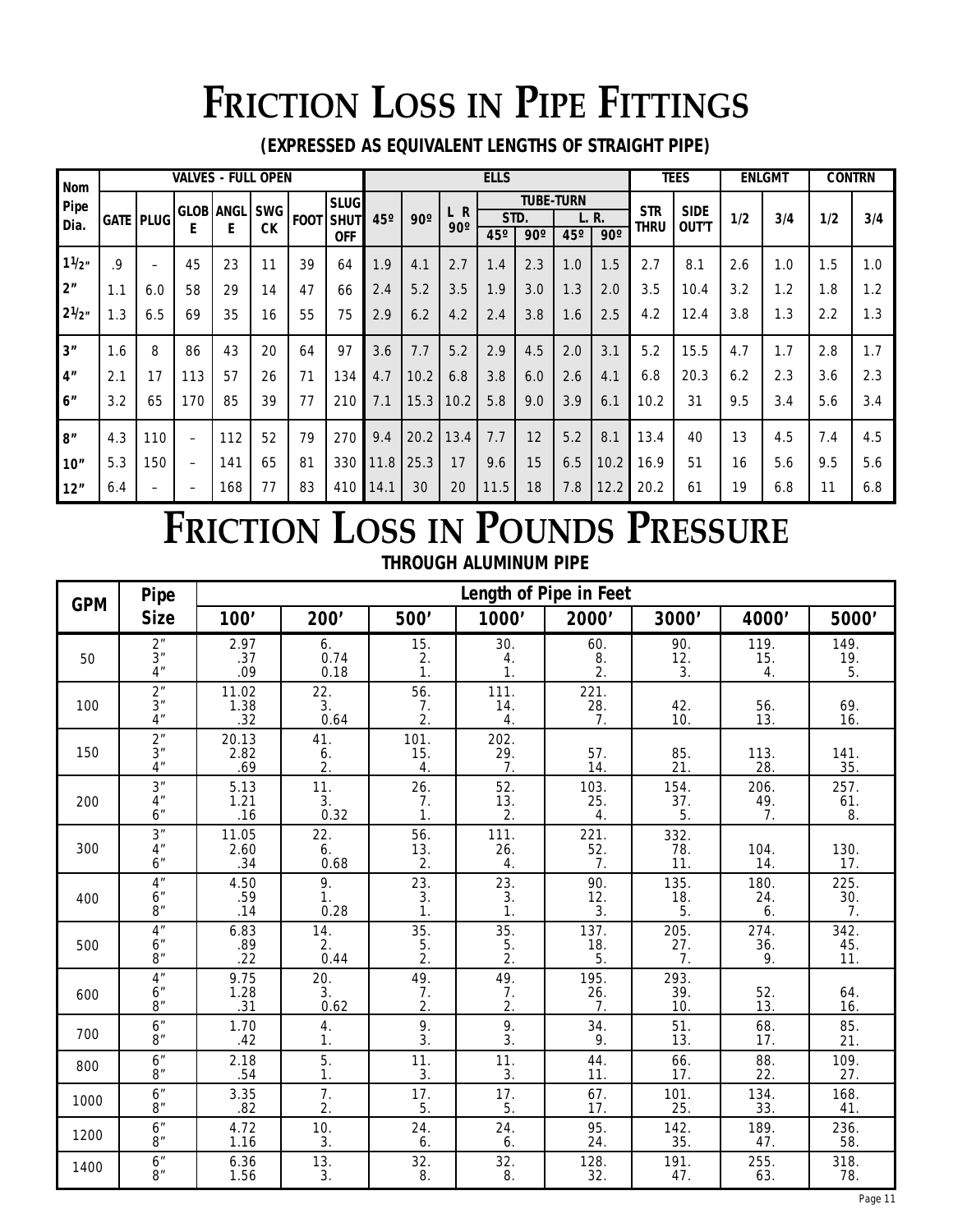### **TO CONVERT**

|                                 | <b>POUNDS PRESSURE</b><br>T <sub>O</sub> | <b>FEET OF HEAD</b><br>T <sub>O</sub> |                                 |  |  |
|---------------------------------|------------------------------------------|---------------------------------------|---------------------------------|--|--|
|                                 | <b>FEET OF HEAD</b>                      | <b>POUNDS PRESSURE</b>                |                                 |  |  |
| <b>POUNDS</b><br>PRESSURE (PSI) | <b>FEET</b><br><b>HEAD</b>               | <b>FEET</b><br><b>HEAD</b>            | <b>POUNDS</b><br>PRESSURE (PSI) |  |  |
|                                 | 2.31                                     | 1                                     | 0.43                            |  |  |
| $\overline{2}$                  | 4.62                                     | $\overline{2}$                        | 0.87                            |  |  |
| 3                               | 6.93                                     | 3                                     | 1.30                            |  |  |
| $\overline{4}$                  | 9.24                                     | $\overline{4}$                        | 1.73                            |  |  |
| 5                               | 11.55                                    | 5                                     | 2.17                            |  |  |
| 6                               | 13.85                                    | 6                                     | 2.60                            |  |  |
| 7                               | 16.16                                    | $\overline{7}$                        | 3.03                            |  |  |
| 8                               | 18.47                                    | 8                                     | 3.46                            |  |  |
| 9                               | 20.78                                    | 9                                     | 3.90                            |  |  |
| 10                              | 23.09                                    | 10                                    | 4.33                            |  |  |
| 20                              | 46.18                                    | 20                                    | 8.66                            |  |  |
| 30                              | 69.27                                    | 30                                    | 12.99                           |  |  |
| 40                              | 92.36                                    | 40                                    | 17.32                           |  |  |
| 50                              | 115.49                                   | 50                                    | 21.65                           |  |  |
| 60                              | 138.54                                   | 60                                    | 25.99                           |  |  |
| 70                              | 161.63                                   | 70                                    | 30.32                           |  |  |
| 80                              | 184.72                                   | 80                                    | 34.65                           |  |  |
| 90                              | 207.80                                   | 90                                    | 38.98                           |  |  |
| 100                             | 230.90                                   | 100                                   | 43.31                           |  |  |
| 120                             | 277.07                                   | 120                                   | 51.97                           |  |  |
| 140                             | 323.25                                   | 140                                   | 60.63                           |  |  |
| 160                             | 369.43                                   | 160                                   | 69.29                           |  |  |
| 180                             | 415.61                                   | 180                                   | 77.96                           |  |  |
| 200                             | 461.78                                   | 200                                   | 86.62                           |  |  |
| 300                             | 692.69                                   | 300                                   | 129.93                          |  |  |
| 400                             | 922.58                                   | 400                                   | 173.24                          |  |  |
| 500                             | 1154.48                                  | 500                                   | 216.55                          |  |  |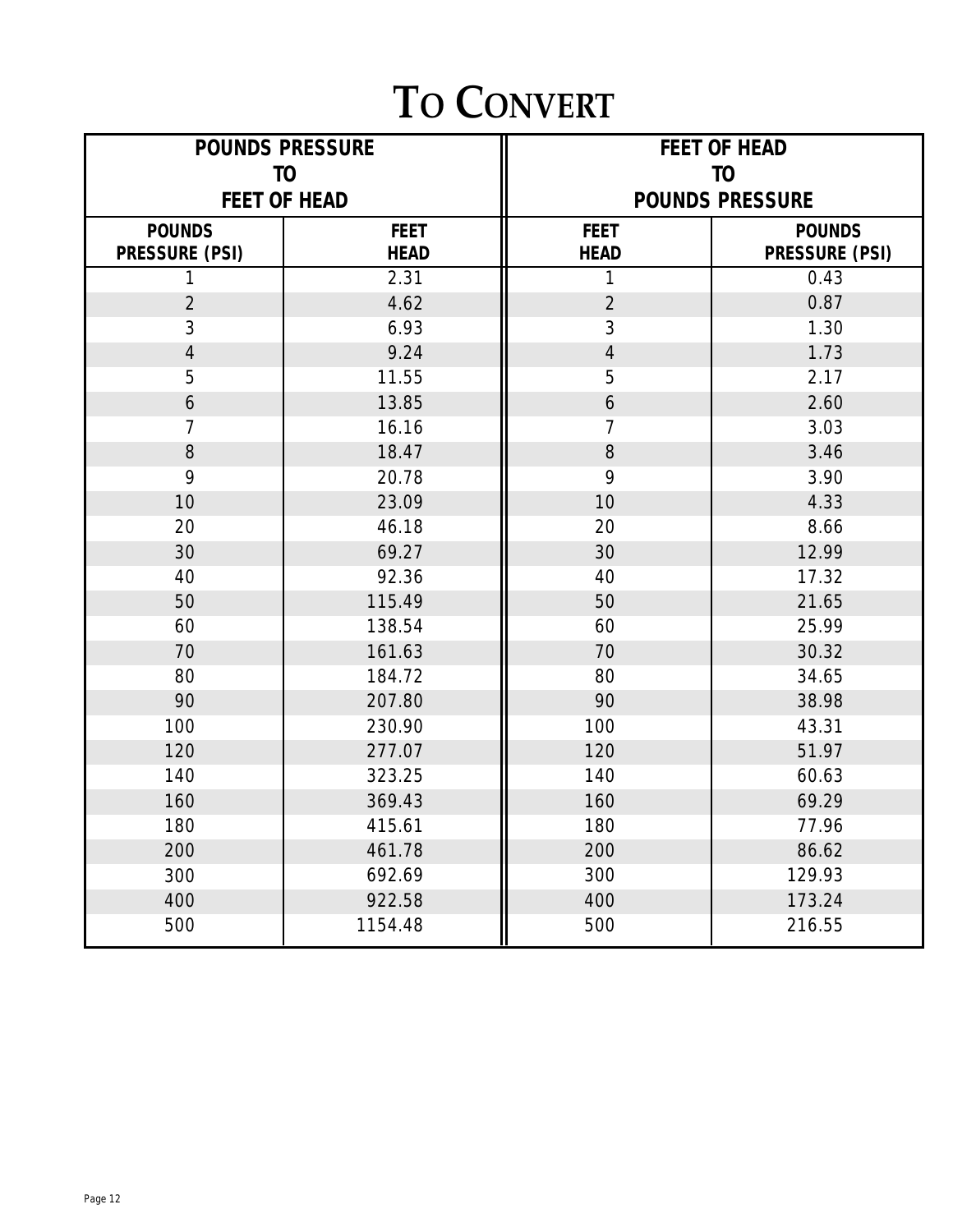## **CAPACITY AND FLOW CHART**

#### **Table One**

### **Table Two**

| Amount of water per foot |                |  |
|--------------------------|----------------|--|
|                          | in excavations |  |

Approximate flow of streams in U.S. Gallons per minute (Stream flow rate: 1' per second)

| <b>Diameter</b><br>of Pool | <b>U.S. Gallons</b><br>per Foot | Depth of<br>Stream at | Width of Stream in Feet |                |                 |       |  |  |
|----------------------------|---------------------------------|-----------------------|-------------------------|----------------|-----------------|-------|--|--|
| of Water                   | of Depth                        | Midpoint              | 1                       | $\overline{3}$ | $5\phantom{.0}$ | 10    |  |  |
| 1'                         | 6                               | 1"                    | 14                      | 43             | 72              | 144   |  |  |
| $2^r$                      | 24                              | 2 <sup>n</sup>        | 39                      | 121            | 202             | 404   |  |  |
| 3'                         | 53                              | 3"                    | 71                      | 221            | 370             | 740   |  |  |
| 4'                         | 94                              | 4 <sup>''</sup>       | 108                     | 338            | 569             | 1139  |  |  |
| 5'                         | 147                             | 5"                    | 148                     | 470            | 794             | 1588  |  |  |
| 6'                         | 212                             | 6"                    | 190                     | 614            | 1040            | 2080  |  |  |
| 7'                         | 288                             | 7"                    | 244                     | 771            | 1304            | 2608  |  |  |
| 8'                         | 376                             | 8"                    |                         | 935            | 1582            | 3164  |  |  |
| 9'                         | 476                             | 9"                    |                         | 1106           | 1879            | 3759  |  |  |
| 10'                        | 587                             | 10"                   |                         | 1286           | 2196            | 4392  |  |  |
| 15'                        | 1320                            | 11"                   |                         | 1486           | 2542            | 5084  |  |  |
| 20'                        | 2350                            | 12"                   |                         | 1674           | 2866            | 5732  |  |  |
| 25'                        | 3672                            | 13"                   |                         | 1864           | 3204            | 6408  |  |  |
| 30'                        | 5275                            | 14"                   |                         | 2086           | 3592            | 7184  |  |  |
| 35'                        | 7200                            | 15"                   |                         | 2296           | 3968            | 7936  |  |  |
| 40'                        | 9500                            | 16"                   |                         | 2516           | 4360            | 8720  |  |  |
| 45'                        | 11900                           | 17"                   |                         | 2770           | 4788            | 9576  |  |  |
| 50'                        | 14700                           | 18"                   |                         | 2964           | 5160            | 10320 |  |  |
|                            |                                 | 19"                   |                         | 3192           | 5576            | 11152 |  |  |

To estimate large areas of water, remember:

**7 1/2 gallons = 1 cubic foot (1' x 1' x 1')**

Example: Assume we have an area 500' by 750' covered with water to a depth of 3'

500 x 750 x 3 = 1,125,000 cubic feet

1,125,000 x 7.50 - 8,437,500 gallons to be removed

If the water were to be removed at a rate of 1000 GPM, it would take 140 hours of continuous pumping to do the job.

From this, you can see it pays to take the time to estimate the amount of water to be pumped.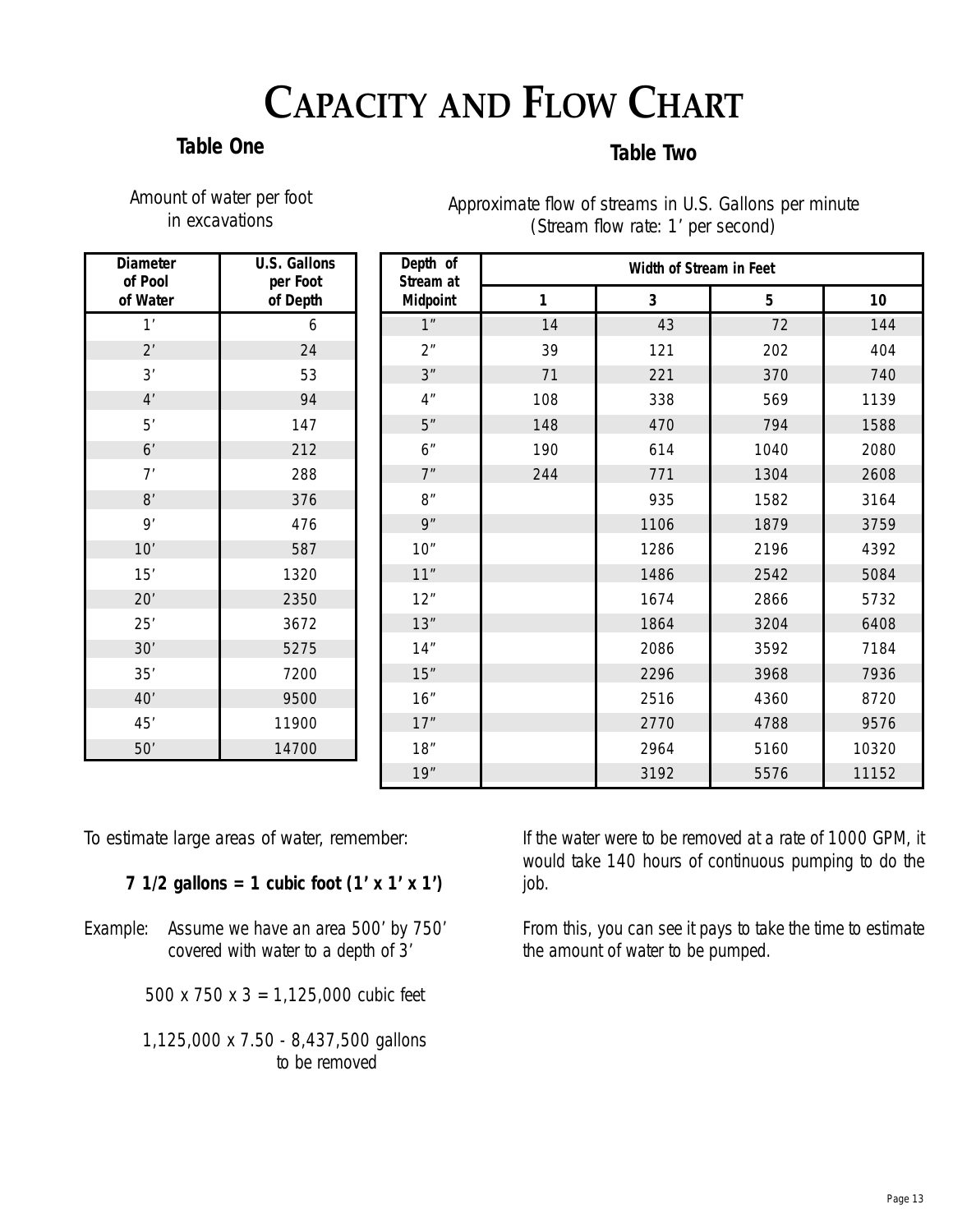# **THEORETICAL DISCHARGE OF NOZZLES**

#### **IN U.S. GALLONS PER MINUTE**

|                                        | <b>HEAD</b>                                        | Velocity of<br>Discharge in                        |                                              |                                              |                                              |                                              | DIAMETER OF NOZZLES IN INCHES                |                                      |                                            |                                        |                                        |
|----------------------------------------|----------------------------------------------------|----------------------------------------------------|----------------------------------------------|----------------------------------------------|----------------------------------------------|----------------------------------------------|----------------------------------------------|--------------------------------------|--------------------------------------------|----------------------------------------|----------------------------------------|
| Pounds                                 | Feet                                               | Feet per<br>Second                                 | 1/16                                         | 1/8                                          | 3/16                                         | 1/4                                          | 3/8                                          | 1/2                                  | 5/8                                        | 3/4                                    | 7/8                                    |
| 10                                     | 23.1                                               | 38.6                                               | 0.37                                         | 1.48                                         | 3.32                                         | 5.91                                         | 13.3                                         | 23.6                                 | 36.9                                       | 53.1                                   | 72.4                                   |
| 15                                     | 34.6                                               | 47.25                                              | 0.45                                         | 1.81                                         | 4.06                                         | 7.24                                         | 16.3                                         | 28.9                                 | 45.2                                       | 65.0                                   | 88.5                                   |
| 20                                     | 462                                                | 54.55                                              | 0.52                                         | 2.09                                         | 4.69                                         | 8.35                                         | 18.8                                         | 33.4                                 | 52.2                                       | 75.1                                   | 102                                    |
| 25                                     | 57.7                                               | 61.0                                               | 0.58                                         | 2.34                                         | 5.25                                         | 9.34                                         | 21.0                                         | 37.3                                 | 58.3                                       | 84.0                                   | 114                                    |
| 30                                     | 69.3                                               | 68.85                                              | 0.64                                         | 2.56                                         | 5.75                                         | 10.2                                         | 23.0                                         | 40.9                                 | 63.9                                       | 92.0                                   | 125                                    |
| 35                                     | 80.8                                               | 72.2                                               | 0.69                                         | 2.77                                         | 6.21                                         | 11.1                                         | 24.8                                         | 44.2                                 | 69.0                                       | 99.5                                   | 135                                    |
| 40                                     | 92.3                                               | 77.2                                               | 0.74                                         | 2.96                                         | 6.64                                         | 11.8                                         | 26.6                                         | 47.3                                 | 73.8                                       | 106                                    | 145                                    |
| 45                                     | 103.9                                              | 81.8                                               | 0.78                                         | 3.13                                         | 7.03                                         | 12.5                                         | 28.2                                         | 50.1                                 | 78.2                                       | 113                                    | 153                                    |
| 50                                     | 115.5                                              | 86.25                                              | 0.83                                         | 3.30                                         | 7.41                                         | 13.2                                         | 29.7                                         | 52.8                                 | 82.5                                       | 119                                    | 162                                    |
| 55                                     | 127.0                                              | 90.4                                               | 0.87                                         | 3.46                                         | 7.77                                         | 13.8                                         | 31.1                                         | 55.3                                 | 86.4                                       | 125                                    | 169                                    |
| 60<br>65<br>70<br>75<br>80             | 138.6<br>150.1<br>161.7<br>173.2<br>184.8          | 94.5<br>98.3<br>102.1<br>105.7<br>109.1            | 0.90<br>0.94<br>0.98<br>1.01<br>1.05         | 3.62<br>3.77<br>3.91<br>4.05<br>4.18         | 8.12<br>8.45<br>8.78<br>9.09<br>9.39         | 14.5<br>15.1<br>15.7<br>16.2<br>16.7         | 32.5<br>33.8<br>35.2<br>36.4<br>37.6         | 57.8<br>60.2<br>62.5<br>64.7<br>66.8 | 90.4<br>94.0<br>94.0<br>97.7<br>101<br>104 | 130<br>136<br>141<br>146<br>150        | 177<br>184<br>191<br>193<br>205        |
| 85                                     | 196.3                                              | 112.5                                              | 1.06                                         | 4.31                                         | 9.67                                         | 17.3                                         | 38.8                                         | 68.9                                 | 108                                        | 155                                    | 211                                    |
| 90                                     | 207.9                                              | 115.8                                              | 1.11                                         | 4.43                                         | 9.95                                         | 17.7                                         | 39.9                                         | 70.8                                 | 111                                        | 160                                    | 217                                    |
| 95                                     | 219.4                                              | 119.0                                              | 1.14                                         | 4.56                                         | 10.2                                         | 18.2                                         | 41.0                                         | 72.8                                 | 114                                        | 164                                    | 223                                    |
| 100                                    | 230.9                                              | 122.0                                              | 1.17                                         | 4.67                                         | 10.5                                         | 18.7                                         | 42.1                                         | 74.7                                 | 117                                        | 168                                    | 229                                    |
| 105                                    | 242.4                                              | 125.0                                              | 1.20                                         | 4.79                                         | 10.8                                         | 19.2                                         | 43.1                                         | 76.5                                 | 120                                        | 172                                    | 234                                    |
| 110                                    | 254.0                                              | 128.0                                              | 1.23                                         | 4.90                                         | 11.0                                         | 19.6                                         | 44.1                                         | 78.4                                 | 122                                        | 176                                    | 240                                    |
| 115                                    | 265.5                                              | 130.9                                              | 1.25                                         | 5.01                                         | 11.2                                         | 20.0                                         | 45.1                                         | 80.1                                 | 125                                        | 180                                    | 245                                    |
| 120                                    | 277.1                                              | 133.7                                              | 1.28                                         | 5.12                                         | 11.5                                         | 20.5                                         | 46.0                                         | 81.6                                 | 128                                        | 184                                    | 251                                    |
| 125                                    | 288.6                                              | 136.4                                              | 1.31                                         | 5.22                                         | 11.7                                         | 20.9                                         | 47.0                                         | 83.5                                 | 130                                        | 188                                    | 256                                    |
| 130                                    | 300.2                                              | 139.1                                              | 1.33                                         | 5.33                                         | 12.0                                         | 21.3                                         | 48.0                                         | 85.2                                 | 133                                        | 192                                    | 261                                    |
| 135<br>140<br>145<br>150<br>175<br>200 | 311.7<br>323.3<br>334.8<br>346.4<br>404.1<br>461.9 | 141.8<br>144.3<br>146.9<br>149.5<br>161.4<br>172.6 | 1.36<br>1.38<br>1.41<br>1.43<br>1.55<br>1.65 | 5.43<br>5.53<br>5.62<br>5.72<br>6.18<br>6.61 | 12.2<br>12.4<br>12.6<br>12.9<br>13.9<br>14.8 | 21.7<br>22.1<br>22.5<br>22.9<br>24.7<br>26.4 | 48.9<br>49.8<br>50.6<br>51.5<br>55.6<br>59.5 | 86.7<br>88.4<br>91.5<br>98.8<br>106  | 136<br>138<br>140<br>143<br>154<br>165     | 195<br>199<br>202<br>206<br>222<br>238 | 266<br>271<br>275<br>280<br>302<br>325 |
|                                        |                                                    |                                                    | DIAMETER OF NOZZLES IN INCHES                |                                              |                                              |                                              |                                              |                                      |                                            |                                        |                                        |
|                                        | <b>HEAD</b>                                        | <b>Velocity of</b><br>Discharge in                 |                                              |                                              |                                              |                                              |                                              |                                      |                                            |                                        |                                        |
| Pounds                                 | Feet                                               | Feet per<br>Second                                 | 1                                            | 11/3                                         | 11/4                                         | 13/8                                         | 11/2                                         | 13/4                                 | $\overline{\mathbf{2}}$                    | 21/4                                   | 21/2                                   |
| 10                                     | 23.1                                               | 38.6                                               | 94.5                                         | 120                                          | 148                                          | 179                                          | 213                                          | 289                                  | 378                                        | 479                                    | 591                                    |
| 15                                     | 34.6                                               | 47.25                                              | 116.0                                        | 147                                          | 181                                          | 219                                          | 280                                          | 354                                  | 463                                        | 585                                    | 723                                    |
| 20                                     | 462                                                | 54.65                                              | 134                                          | 169                                          | 209                                          | 253                                          | 301                                          | 409                                  | 535                                        | 676                                    | 835                                    |
| 25                                     | 57.7                                               | 61.0                                               | 149                                          | 189                                          | 234                                          | 283                                          | 336                                          | 458                                  | 598                                        | 756                                    | 934                                    |
| 30                                     | 69.3                                               | 66.85                                              | 164                                          | 207                                          | 256                                          | 309                                          | 368                                          | 501                                  | 655                                        | 828                                    | 1023                                   |
| 35                                     | 80.8                                               | 72.2                                               | 177                                          | 224                                          | 277                                          | 334                                          | 398                                          | 541                                  | 708                                        | 895                                    | 1106                                   |
| 40                                     | 92.4                                               | 77.2                                               | 188                                          | 239                                          | 296                                          | 357                                          | 425                                          | 578                                  | 756                                        | 957                                    | 1182                                   |
| 45                                     | 103.9                                              | 81.8                                               | 200                                          | 253                                          | 313                                          | 379                                          | 451                                          | 613                                  | 801                                        | 1015                                   | 1252                                   |
| 50                                     | 115.5                                              | 86.25                                              | 211                                          | 267                                          | 330                                          | 399                                          | 475                                          | 647                                  | 845                                        | 1070                                   | 1320                                   |
| 55                                     | 127.0                                              | 90.4                                               | 221                                          | 280                                          | 346                                          | 418                                          | 498                                          | 678                                  | 886                                        | 1121                                   | 1385                                   |
| 60                                     | 138.6                                              | 94.5                                               | 231                                          | 293                                          | 362                                          | 438                                          | 521                                          | 708                                  | 926                                        | 1172                                   | 1447                                   |
| 65                                     | 150.1                                              | 98.3                                               | 241                                          | 305                                          | 376                                          | 455                                          | 542                                          | 737                                  | 964                                        | 1220                                   | 1506                                   |
| 70                                     | 161.7                                              | 102.1                                              | 250                                          | 317                                          | 391                                          | 473                                          | 563                                          | 765                                  | 1001                                       | 1267                                   | 1565                                   |
| 75                                     | 173.2                                              | 105.7                                              | 259                                          | 327                                          | 404                                          | 489                                          | 582                                          | 792                                  | 1037                                       | 1310                                   | 1619                                   |
| 80                                     | 184.8                                              | 109.1                                              | 267                                          | 338                                          | 418                                          | 505                                          | 602                                          | 818                                  | 1100                                       | 1354                                   | 1672                                   |
| 85                                     | 196.3                                              | 112.5                                              | 276                                          | 349                                          | 431                                          | 521                                          | 620                                          | 844                                  | 1103                                       | 1395                                   | 1723                                   |
| 90                                     | 207.9                                              | 115.8                                              | 284                                          | 359                                          | 443                                          | 536                                          | 638                                          | 868                                  | 1136                                       | 1436                                   | 1773                                   |
| 95                                     | 219.4                                              | 119.0                                              | 292                                          | 369                                          | 455                                          | 551                                          | 656                                          | 892                                  | 1168                                       | 1476                                   | 1824                                   |
| 100                                    | 230.9                                              | 122.0                                              | 299                                          | 378                                          | 467                                          | 565                                          | 672                                          | 915                                  | 1196                                       | 1512                                   | 1870                                   |
| 105                                    | 242.4                                              | 125.0                                              | 306                                          | 388                                          | 479                                          | 579                                          | 689                                          | 937                                  | 1226                                       | 1550                                   | 1916                                   |
| 110                                    | 254.0                                              | 128.0                                              | 314                                          | 397                                          | 490                                          | 583                                          | 705                                          | 960                                  | 1255                                       | 1588                                   | 1961                                   |
| 115                                    | 265.5                                              | 130.9                                              | 320                                          | 406                                          | 501                                          | 606                                          | 720                                          | 980                                  | 1282                                       | 1621                                   | 2005                                   |
| 120                                    | 277.1                                              | 133.7                                              | 327                                          | 414                                          | 512                                          | 619                                          | 736                                          | 1002                                 | 1310                                       | 1659                                   | 2050                                   |
| 125                                    | 288.6                                              | 136.4                                              | 334                                          | 423                                          | 522                                          | 632                                          | 751                                          | 1022                                 | 1338                                       | 1690                                   | 2090                                   |
| 130                                    | 300.2                                              | 139.1                                              | 341                                          | 432                                          | 533                                          | 645                                          | 767                                          | 1043                                 | 1365                                       | 1726                                   | 2132                                   |

NOTE: The actual quantities will vary from these figures, the amount of variation depending upon the shape of the nozzle and the size of pipe at the point where the pressure is determined. With smooth taper nozzles, the actual discharge is about 94 percent of the figures given in the above tables. Page 14